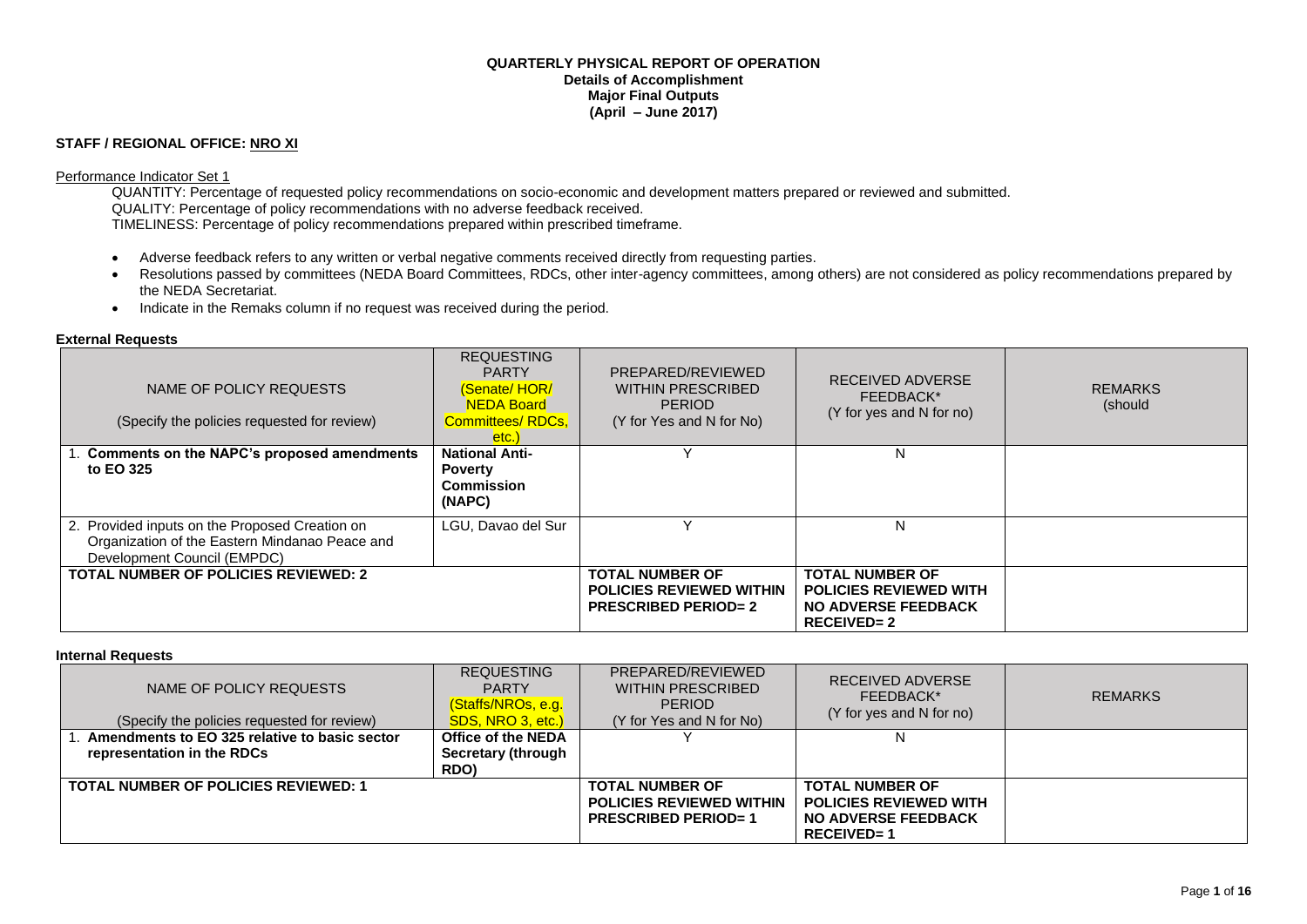### Performance Indicator Set 2

QUANTITY: Number of plans prepared/ updated.

QUALITY: PDP and RM submitted to the President and RDPs presented to or endorsed by the Regional Development Councils (RDCs). TIMELINESS: Plans prepared/ updated within schedule.

### Q1 2017

| NAME OF PLAN DOCUMENT                            | DATE OF SUBMISSION/PRESENTATION TO<br>THE NEDA BOARD / RDCs | PLANS PREPARED AND<br><b>FINALIZED WITHIN SCHEDULE</b><br>(Y for yes and N for no) | <b>REMARKS</b>                          |
|--------------------------------------------------|-------------------------------------------------------------|------------------------------------------------------------------------------------|-----------------------------------------|
| 1 PDP 2017-2022 (c/o NPPS)                       |                                                             |                                                                                    |                                         |
| 1 RM 2017-2022 <mark>(c/o NPPS/MES)</mark><br>2. |                                                             |                                                                                    |                                         |
| 15 RDPs with RM (c/o NROs)<br>3.                 |                                                             |                                                                                    |                                         |
| Davao Regional Development Plan                  | DRDP, 2017-2022 approved per RDC XI                         |                                                                                    | Launching event is scheduled on July 7, |
| (DRDP), 2017-2022                                | Resolution No. 79, series of 2017                           |                                                                                    | 2017 at the SMX Convention Hall in      |
|                                                  |                                                             |                                                                                    | Davao City                              |
| <b>TOTAL NUMBER OF PLANS</b>                     | <b>TOTAL NUMBER OF PLANS SUBMITTED TO</b>                   | <b>TOTAL NUMBER OF PLANS</b>                                                       |                                         |
| <b>PREARED: 17</b>                               | THE NEDA BOARD AND THE RDCs = 1                             | <b>PREPARED/FINALIZED WITHIN</b><br>$SCHEDULE = 1$                                 |                                         |
|                                                  |                                                             |                                                                                    |                                         |

## Q1 2017 (c/o NROs)

| LIST OF ADVOCACY ACTIVITIES ON THE RDPS<br>(specify the activities conducted)       | DATE CONDUCTED                                                                                                    | <b>PLACE</b>                                          | <b>REMARKS</b>                                                                                                                                                                                                                 |
|-------------------------------------------------------------------------------------|-------------------------------------------------------------------------------------------------------------------|-------------------------------------------------------|--------------------------------------------------------------------------------------------------------------------------------------------------------------------------------------------------------------------------------|
| Advocacy Workshop on the Davao Regional<br>a.<br>Development Plan (DRDP), 2017-2022 | April 11, 2017                                                                                                    | NEDA-RDC XI Convention<br>Center, Bangkal, Davao City | About 60 Communication for<br>Development Network (C4DNet) officers<br>and members comprising the Information<br>Officers of LGUs, NGAs, GOCCs and<br>SUCs participated the workshop. C4DNet<br>is the advocacy arm of RDC XI. |
| TOTAL NUMBER OF ADVOCACY ACTIVITIES ON THE<br>RDPs CONDUCTED = $1$                  | <b>TOTAL NUMBER OF ADVOCACY</b><br><b>ACTIVITIES ON THE RDPS</b><br><b>CONDUCTED WITHIN</b><br><b>SCHEDULE: 1</b> |                                                       |                                                                                                                                                                                                                                |

\*Indicate in the Remarks column if no activity was conducted during the period

## **MFO 2: TECHNICAL SUPPORT AND ADVISORY SERVICES**

### Performance Indicator Set 1

QUANTITY: Number of meeting documents prepared.

QUALITY: Percentage of members who were satisfied with the completeness and accuracy of meeting documents prepared and released. TIMELINESS: Percentage of meeting documents released within the prescribed timeframe.

- The number of meeting documents refer to the number of minutes prepared.
- The minutes or highlights refer to the minutes or highlights of the previous meeting included in the agenda folder.
- The minutes or highlights of the meetings are the bases for identifying the members' satisfaction on the services provided by the Secretariat.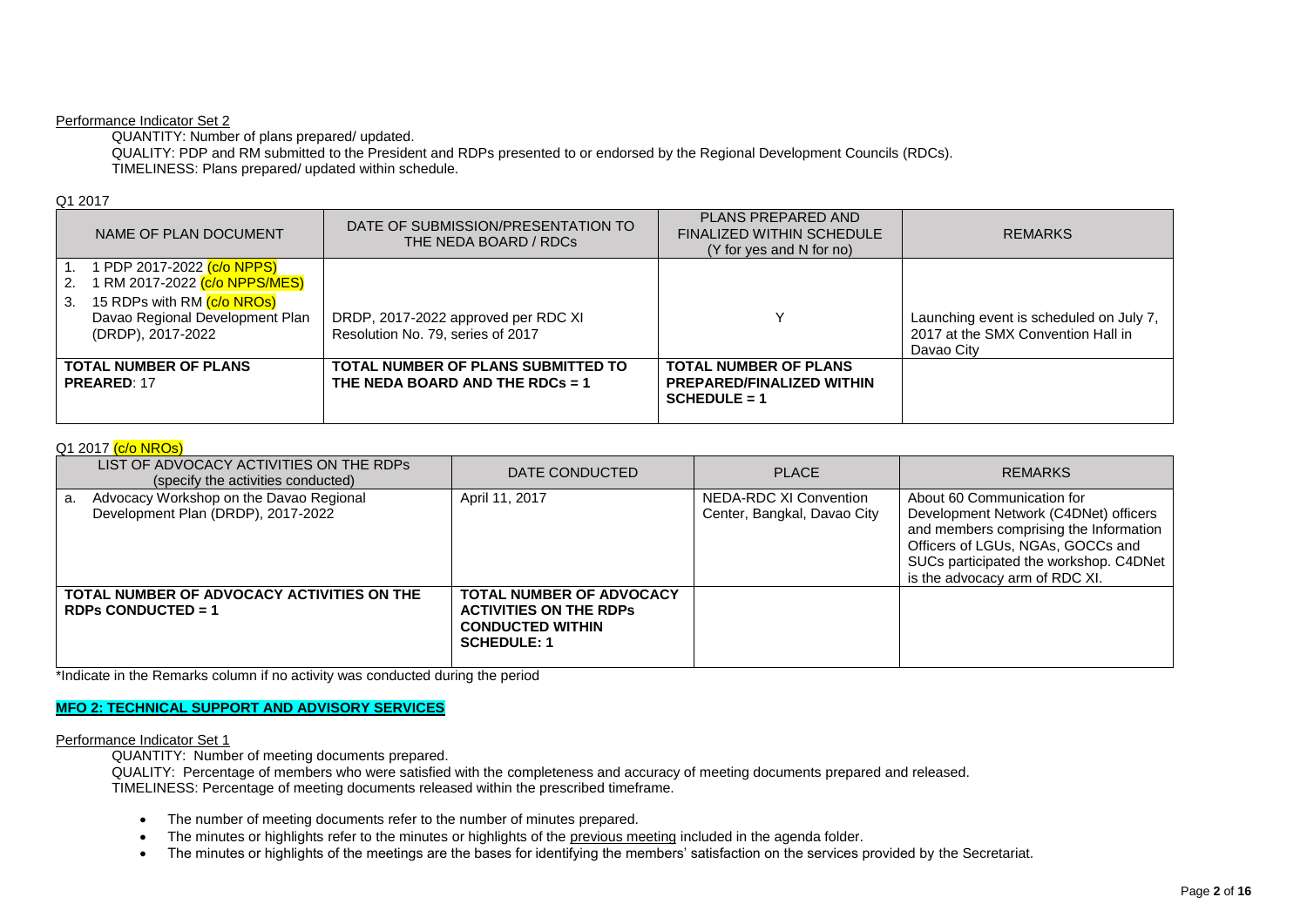Target schedule of release (based on standard set by the Committee/council or the concerned units) of the agenda folder as compared with the actual release (e.g. agenda folder released one day before the meeting).

| NAME OF<br>COMMITTEE/COUNCIL<br><b>NEDA Board</b><br>a. |                                                                                                                                           | NUMBER OF<br><b>MEETINGS FOR</b><br>THE PERIOD | <b>NUMBER OF</b><br><b>MINUTES OF</b><br><b>MEETINGS</b><br>PREPARED | <b>NUMBER OF</b><br><b>COMMITTEE</b><br><b>MEMBERS</b> | <b>NUMBER OF</b><br><b>COMMITTEE</b><br><b>MEMBERS</b><br><b>PRESENT</b><br><b>DURING THE</b><br><b>MEETING</b> | NO. OF<br><b>COMMITTEE</b><br><b>MEMBERS WHO</b><br><b>WERE SATISFIED</b><br>WITH THE<br><b>COMPLETENESS</b><br>AND ACCURACY<br>OF MEETING<br><b>DOCUMENTS</b> | <b>TARGET</b><br><b>SCHEDULE</b><br>OF RELEASE<br>OF MEETING<br><b>DOCUMENTS</b><br>(EITHER HARD<br><b>COPIES OR</b><br>THROUGH E-<br>MAIL) | <b>ACTUAL</b><br><b>RELEASE OF</b><br><b>MEETING</b><br><b>DOCUMENTS</b> | <b>MEETING</b><br><b>DOCUMENTS</b><br><b>RELEASED</b><br><b>WITHIN THE</b><br><b>PRESCRIBED</b><br><b>TIMEFRAME</b><br>(Y for Yes and<br>N for No) | <b>REMARKS</b>                                                        |
|---------------------------------------------------------|-------------------------------------------------------------------------------------------------------------------------------------------|------------------------------------------------|----------------------------------------------------------------------|--------------------------------------------------------|-----------------------------------------------------------------------------------------------------------------|----------------------------------------------------------------------------------------------------------------------------------------------------------------|---------------------------------------------------------------------------------------------------------------------------------------------|--------------------------------------------------------------------------|----------------------------------------------------------------------------------------------------------------------------------------------------|-----------------------------------------------------------------------|
| b.                                                      | <b>NEDA Board</b><br>Committees<br>ICC-TB<br><b>ICC-CC</b><br><b>INFRACOM</b><br><b>SDC</b><br><b>CTRM</b><br><b>RDCom</b><br><b>NLUC</b> |                                                |                                                                      |                                                        |                                                                                                                 |                                                                                                                                                                |                                                                                                                                             |                                                                          |                                                                                                                                                    |                                                                       |
|                                                         | RLUC XI                                                                                                                                   | $\mathbf{1}$                                   | $\overline{1}$                                                       | 25                                                     | 17                                                                                                              | 95%                                                                                                                                                            | 1 day before<br>meeting                                                                                                                     | 1 day before<br>meeting                                                  | Y                                                                                                                                                  | 1 <sup>st</sup> Semester<br>Meeting<br>conducted on<br>April 26, 2017 |
| C.                                                      | <b>RDC</b> Meeting<br>(Full Council)<br>Sectoral                                                                                          | $\mathbf{1}$                                   | $\mathbf{1}$                                                         | 51(regular)<br>13(SNVMs)                               | 37<br>13                                                                                                        | 95%<br>95 %                                                                                                                                                    | 1 day before<br>meeting                                                                                                                     | 1 day before<br>meeting                                                  | Y                                                                                                                                                  | 2nd Quarter<br>Meeting<br>conducted on<br>June 9, 2017                |
|                                                         | Committee<br>SDC                                                                                                                          | 1                                              | $\mathbf{1}$                                                         | 40                                                     | 30                                                                                                              | 100%                                                                                                                                                           | 1 day before<br>meeting                                                                                                                     | 1 day before<br>meeting                                                  | y                                                                                                                                                  | 2nd Quarter<br>Meeting<br>conducted on<br>June 5, 2017                |
|                                                         | <b>IDC XI</b>                                                                                                                             | 1                                              | $\mathbf{1}$                                                         | 15                                                     | 12                                                                                                              | 100%                                                                                                                                                           | 1 day before<br>meeting                                                                                                                     | 1 day before<br>meeting                                                  | y                                                                                                                                                  | 2nd Quarter<br>Meeting on<br>June 2, 2017                             |
|                                                         | <b>MFC XI</b>                                                                                                                             | $\mathbf{1}$                                   | $\mathbf{1}$                                                         | 35                                                     | 24                                                                                                              | 95%                                                                                                                                                            | 1 day before<br>meeting                                                                                                                     | 1 day before<br>meeting                                                  | Υ                                                                                                                                                  | 2 <sup>nd</sup> Quarter<br>Meeting<br>conducted on<br>June 1, 2017    |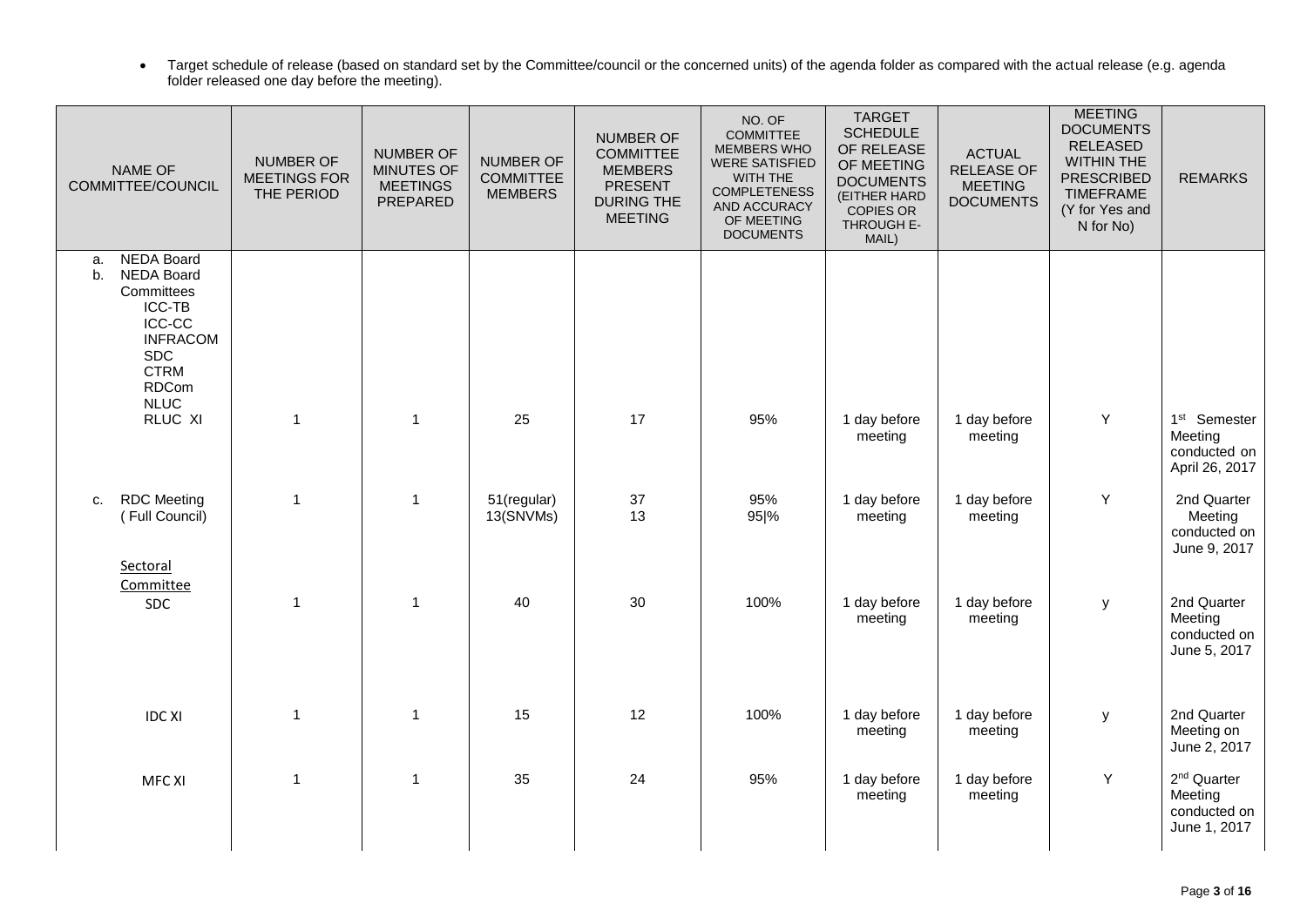| NAME OF<br>COMMITTEE/COUNCIL                                                                                                                            | <b>NUMBER OF</b><br><b>MEETINGS FOR</b><br>THE PERIOD | <b>NUMBER OF</b><br>MINUTES OF<br><b>MEETINGS</b><br>PREPARED | <b>NUMBER OF</b><br><b>COMMITTEE</b><br><b>MEMBERS</b> | <b>NUMBER OF</b><br><b>COMMITTEE</b><br><b>MEMBERS</b><br><b>PRESENT</b><br><b>DURING THE</b><br><b>MEETING</b> | NO. OF<br><b>COMMITTEE</b><br><b>MEMBERS WHO</b><br><b>WERE SATISFIED</b><br>WITH THE<br><b>COMPLETENESS</b><br>AND ACCURACY<br>OF MEETING<br><b>DOCUMENTS</b> | <b>TARGET</b><br><b>SCHEDULE</b><br>OF RELEASE<br>OF MEETING<br><b>DOCUMENTS</b><br>(EITHER HARD<br><b>COPIES OR</b><br>THROUGH E-<br>MAIL) | <b>ACTUAL</b><br><b>RELEASE OF</b><br><b>MEETING</b><br><b>DOCUMENTS</b> | <b>MEETING</b><br><b>DOCUMENTS</b><br><b>RELEASED</b><br><b>WITHIN THE</b><br><b>PRESCRIBED</b><br><b>TIMEFRAME</b><br>(Y for Yes and<br>N for No) | <b>REMARKS</b>                                                        |
|---------------------------------------------------------------------------------------------------------------------------------------------------------|-------------------------------------------------------|---------------------------------------------------------------|--------------------------------------------------------|-----------------------------------------------------------------------------------------------------------------|----------------------------------------------------------------------------------------------------------------------------------------------------------------|---------------------------------------------------------------------------------------------------------------------------------------------|--------------------------------------------------------------------------|----------------------------------------------------------------------------------------------------------------------------------------------------|-----------------------------------------------------------------------|
| <b>DAC XI</b>                                                                                                                                           | $\overline{1}$                                        | $\mathbf{1}$                                                  | $\overline{37}$                                        | $\overline{27}$                                                                                                 | 95%                                                                                                                                                            | 1 day before<br>meeting                                                                                                                     | 1 day before<br>meeting                                                  | $\overline{Y}$                                                                                                                                     | 2 <sup>nd</sup> Quarter<br>Meeting<br>conducted on<br>June 1, 2017    |
| <b>EDC XI</b><br>Special                                                                                                                                | $\overline{1}$                                        | $\mathbf 1$                                                   | 32                                                     | 30                                                                                                              | 95%                                                                                                                                                            | 1 day before<br>meeting                                                                                                                     | 1 day before<br>meeting                                                  | Y                                                                                                                                                  | 2 <sup>nd</sup> Quarter<br>Meeting<br>conducted on<br>June 7, 2017    |
| Committee<br><b>RGADC XI</b><br>Other IACs<br>d.                                                                                                        | $\overline{1}$                                        | $\mathbf{1}$                                                  | 17                                                     | 13                                                                                                              | 95%                                                                                                                                                            | 1 day before<br>meeting                                                                                                                     | 1 day before<br>meeting                                                  | у                                                                                                                                                  | 2 <sup>nd</sup> Quarter<br>Meeting<br>conducted on<br>June 6, 2017    |
| MC-IHDC<br>IAC-Trade<br>in Services<br><b>EDC</b><br><b>PCSD</b><br><b>MICC</b><br><b>IATCP</b><br><b>INFRACOM-</b><br>SCW<br><b>PIO</b><br><b>NPMC</b> |                                                       |                                                               |                                                        |                                                                                                                 |                                                                                                                                                                |                                                                                                                                             |                                                                          |                                                                                                                                                    |                                                                       |
| <b>RPMC XI</b>                                                                                                                                          | $\overline{1}$                                        | $\mathbf{1}$                                                  | 4                                                      | 4                                                                                                               | 100%                                                                                                                                                           | 1 day before<br>meeting                                                                                                                     | 1 day before<br>meeting                                                  | Y                                                                                                                                                  | 2 <sup>nd</sup><br>Quarter<br>Meeting<br>conducted on<br>June 6, 2017 |
|                                                                                                                                                         |                                                       | <b>TOTAL NO.</b><br>OF MINUTES<br><b>OF</b>                   |                                                        | % OF MEMBERS WHO WERE SATISFIED WITH<br>THE COMPLETENESS AND ACCURACY OF                                        |                                                                                                                                                                | % OF MEETING DOCUMENTS RELEASED<br><b>WITHIN THE PRESCRIBED TIMEFRAME =</b>                                                                 |                                                                          |                                                                                                                                                    |                                                                       |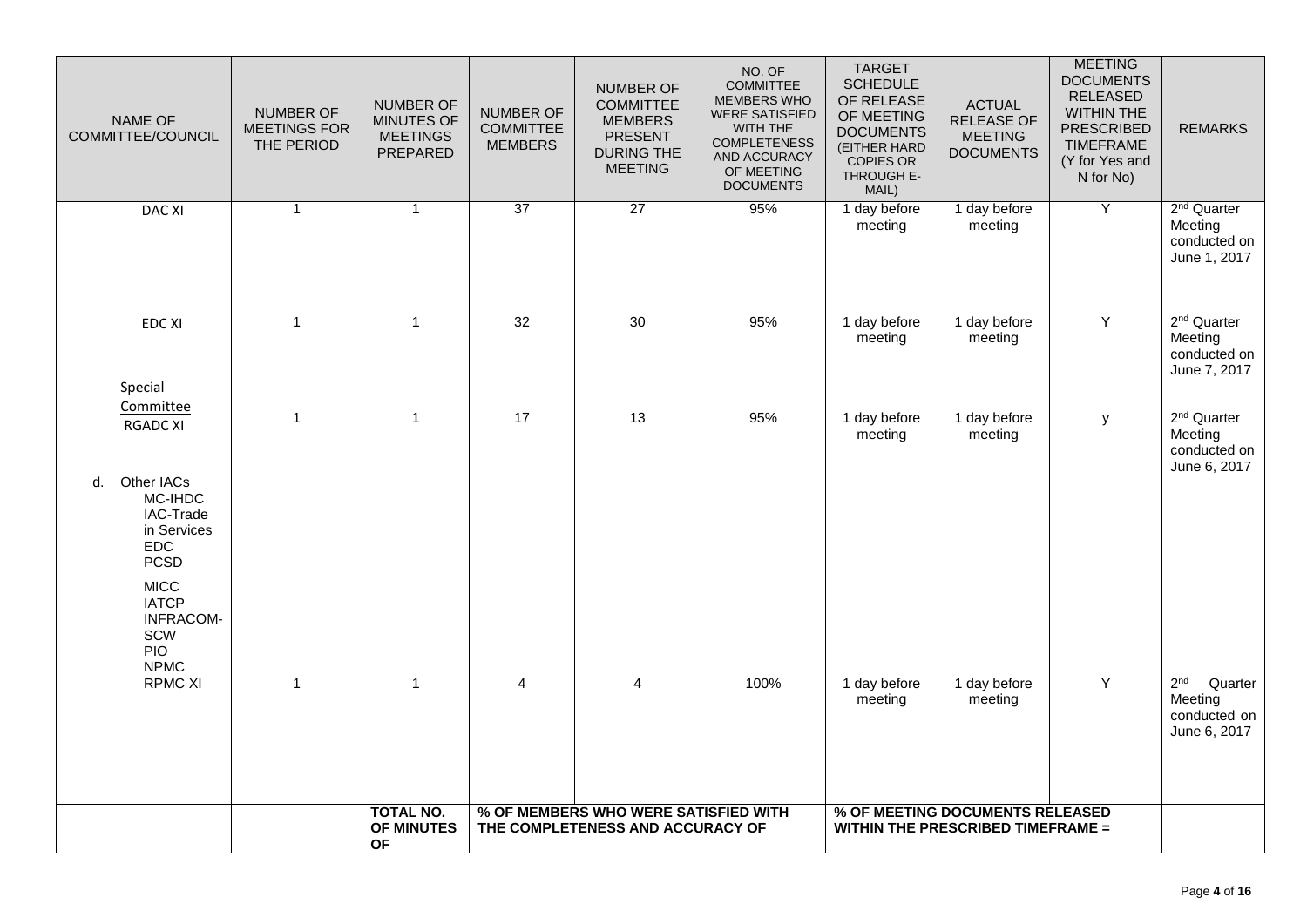| NAME OF<br><b>COMMITTEE/COUNCIL</b> | <b>NUMBER OF</b><br><b>MEETINGS FOR</b><br>THE PERIOD | NUMBER OF<br><b>MINUTES OF</b><br><b>MEETINGS</b><br>PREPARED | <b>NUMBER OF</b><br><b>COMMITTEE</b><br><b>MEMBERS</b> | <b>NUMBER OF</b><br><b>COMMITTEE</b><br><b>MEMBERS</b><br><b>PRESENT</b><br><b>DURING THE</b><br><b>MEETING</b> | NO. OF<br><b>COMMITTEE</b><br><b>MEMBERS WHO</b><br><b>WERE SATISFIED</b><br>WITH THE<br><b>COMPLETENESS</b><br>AND ACCURACY<br>OF MEETING<br><b>DOCUMENTS</b> | <b>TARGET</b><br><b>SCHEDULE</b><br>OF RELEASE<br>OF MEETING<br><b>DOCUMENTS</b><br>(EITHER HARD)<br><b>COPIES OR</b><br><b>THROUGH E-</b><br>MAIL) | <b>ACTUAL</b><br><b>RELEASE OF</b><br><b>MEETING</b><br><b>DOCUMENTS</b> | <b>MEETING</b><br><b>DOCUMENTS</b><br>RELEASED<br><b>WITHIN THE</b><br><b>PRESCRIBED</b><br><b>TIMEFRAME</b><br>(Y for Yes and<br>N for No) | <b>REMARKS</b> |
|-------------------------------------|-------------------------------------------------------|---------------------------------------------------------------|--------------------------------------------------------|-----------------------------------------------------------------------------------------------------------------|----------------------------------------------------------------------------------------------------------------------------------------------------------------|-----------------------------------------------------------------------------------------------------------------------------------------------------|--------------------------------------------------------------------------|---------------------------------------------------------------------------------------------------------------------------------------------|----------------|
|                                     |                                                       | <b>MEETINGS</b>                                               |                                                        | <b>MEETING DOCUMENTS PREPARED AND</b>                                                                           |                                                                                                                                                                |                                                                                                                                                     |                                                                          |                                                                                                                                             |                |
|                                     |                                                       | <b>PREPARED=</b>                                              | <b>RELEASED =</b>                                      |                                                                                                                 |                                                                                                                                                                |                                                                                                                                                     |                                                                          |                                                                                                                                             |                |

\*indicate in the remarks if no meeting was conducted during the period

### Performance Indicator Set 2

QUANTITY: Number of economic reports prepared.

QUALITY: Percentage of economic reports with no negative feedback received on completeness and accuracy of content/ information. TIMELINESS: Percentage of economic reports submitted to the President within prescribed timeframe.

## **c/o NPPS and TSIS**

|                                                                                       |                                       | 2017 Q1<br><b>TARGET</b> |                                      | 2017 Q3<br>2017 Q4<br><b>TARGET</b><br><b>TARGET</b> | <b>RECEIVED</b><br><b>NEGATIVE</b><br><b>FEEDBACK ON</b> |                                                                 | DATE OF SUBMISSION                                                                                             | <b>SUBMITTED</b>                              |                                                                       |                                                                                        |                |
|---------------------------------------------------------------------------------------|---------------------------------------|--------------------------|--------------------------------------|------------------------------------------------------|----------------------------------------------------------|-----------------------------------------------------------------|----------------------------------------------------------------------------------------------------------------|-----------------------------------------------|-----------------------------------------------------------------------|----------------------------------------------------------------------------------------|----------------|
| MEMORANDA FOR THE<br>PRESIDENT ON THE<br><b>FOLLOWING</b><br><b>ECONOMIC REPORTS:</b> | 2017<br><b>TARGET</b><br>(TOTAL)<br>4 |                          | 2017 Q <sub>2</sub><br><b>TARGET</b> |                                                      |                                                          | 2017<br>Q <sub>1</sub><br><b>ACCOMPL</b><br><b>ISHMENT</b><br>S | <b>COMPLETENESS</b><br><b>AND ACCURACY</b><br>OF CONTENT/<br><b>INFORMATION</b><br>(Y for yes and N for<br>no) | <b>TARGET DATE</b><br>OF<br><b>SUBMISSION</b> | <b>ACTUAL DATE</b><br><b>OF</b><br><b>SUBMISSION</b>                  | <b>WITHIN THE</b><br><b>PRESCRIBED</b><br><b>PERIOD</b><br>(Y for Yes and<br>N for No) | <b>REMARKS</b> |
| <b>National Accounts</b><br>a                                                         |                                       |                          |                                      |                                                      |                                                          |                                                                 |                                                                                                                |                                               |                                                                       |                                                                                        |                |
| Trade<br>b.                                                                           | 12                                    | 3                        | 3                                    | 3                                                    | 3                                                        |                                                                 |                                                                                                                |                                               |                                                                       |                                                                                        |                |
| <b>Consumer Price</b><br>c.<br>Index                                                  | 12                                    | 3                        | 3                                    | 3                                                    | 3                                                        |                                                                 |                                                                                                                |                                               |                                                                       |                                                                                        |                |
| d.<br>Labor and<br>Employment                                                         | 4                                     |                          |                                      |                                                      |                                                          |                                                                 |                                                                                                                |                                               |                                                                       |                                                                                        |                |
| Integrated Survey of<br>е.<br>Selected Industries                                     | 12                                    | 3                        | 3                                    | 3                                                    | 3                                                        |                                                                 |                                                                                                                |                                               |                                                                       |                                                                                        |                |
| Poverty                                                                               |                                       | $\overline{\phantom{a}}$ |                                      |                                                      |                                                          |                                                                 |                                                                                                                |                                               |                                                                       |                                                                                        |                |
| <b>TOTAL NUMBER OF</b><br><b>ECONOMIC REPORTS</b>                                     | 45                                    | 11                       | 12                                   | 11                                                   | 11                                                       |                                                                 | $%$ OF<br><b>ECONOMIC</b><br><b>REPORTS WITH</b><br><b>NO NEGATIVE</b><br><b>FEEDBACK</b><br>$RECEIVED =$      | $TIME =$                                      | % OF ECONOMIC REPORTS SUBMITTED TO<br>THE PRESIDENT WITHIN PRESCRIBED |                                                                                        |                |

### **c/o NROs**

| -- - <u>-- - - -</u> |                          |                                      |                          |                          |      |                                    |                    |                |
|----------------------|--------------------------|--------------------------------------|--------------------------|--------------------------|------|------------------------------------|--------------------|----------------|
|                      | 2017 Q1<br><b>TARGET</b> | 2017 Q <sub>2</sub><br><b>TARGET</b> | 2017 Q3<br><b>TARGET</b> | 2017 Q4<br><b>TARGET</b> | 2017 | <b>RECEIVED</b><br><b>NEGATIVE</b> | DATE OF SUBMISSION | <b>REMARKS</b> |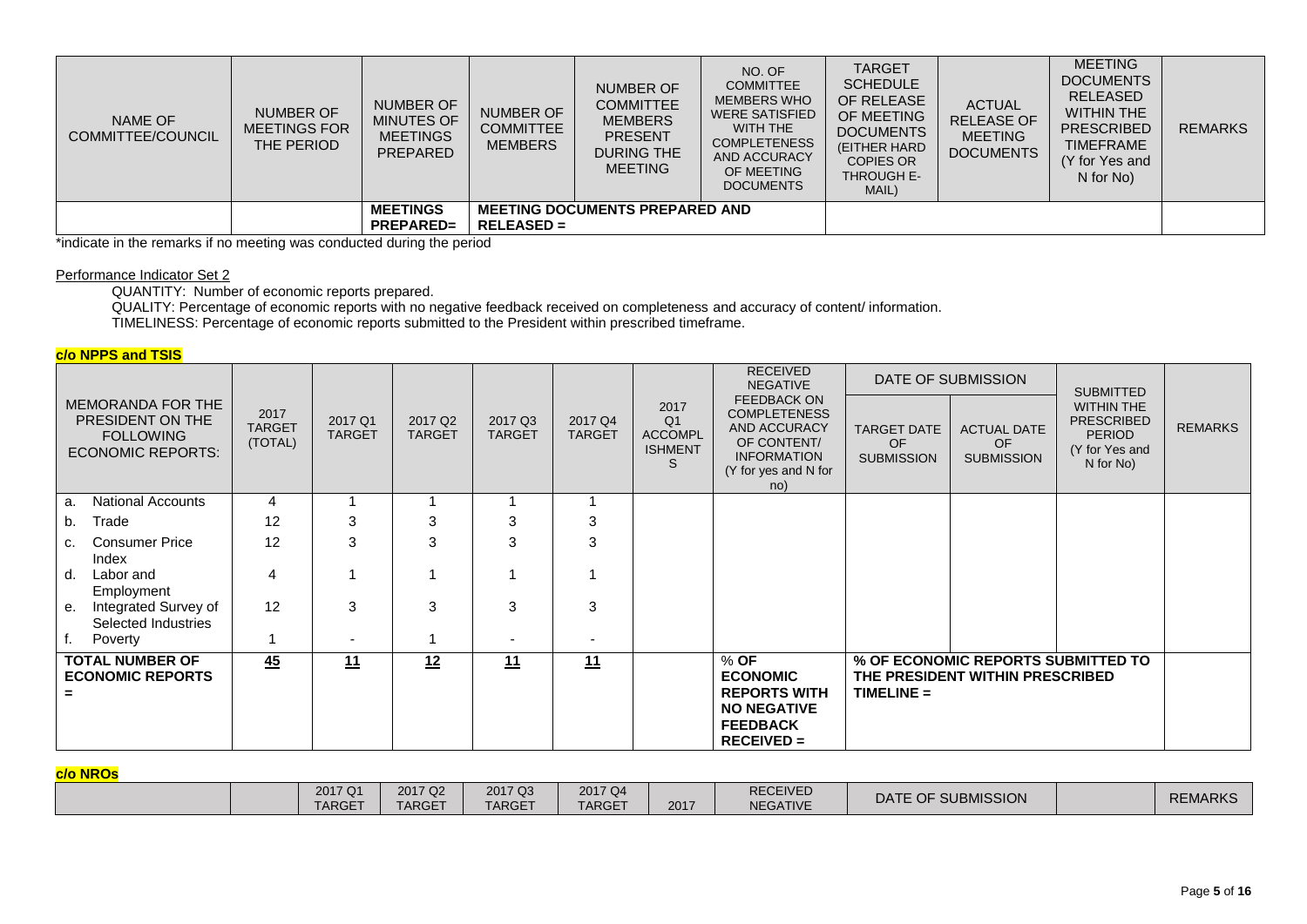| <b>REGIONAL ECONOMIC</b><br><b>REPORTS</b>                    | 2017<br><b>TARGET</b><br>(TOTAL) |         |          |           |           | Q1<br>ACCOM<br><b>PLISHM</b><br><b>ENTS</b> | <b>FEEDBACK ON</b><br><b>COMPLETENESS</b><br>AND ACCURACY<br>OF CONTENT/<br><b>INFORMATION</b><br>(Y for yes and N for<br>no) | <b>TARGET DATE</b><br>OF<br><b>SUBMISSION</b> | <b>ACTUAL DATE</b><br>OF<br><b>SUBMISSION</b>                         | <b>SUBMITTED</b><br><b>WITHIN THE</b><br><b>PRESCRIBE</b><br><b>D PERIOD</b><br>(Y for Yes<br>and N for<br>No) |                                                                                                                                                                                                                 |
|---------------------------------------------------------------|----------------------------------|---------|----------|-----------|-----------|---------------------------------------------|-------------------------------------------------------------------------------------------------------------------------------|-----------------------------------------------|-----------------------------------------------------------------------|----------------------------------------------------------------------------------------------------------------|-----------------------------------------------------------------------------------------------------------------------------------------------------------------------------------------------------------------|
| Regional Economic<br>Situationer                              |                                  |         |          |           |           |                                             |                                                                                                                               |                                               |                                                                       |                                                                                                                | <b>CY 2016</b><br><b>RES Report</b><br>was<br>submitted<br>within the<br>1 <sup>st</sup> Qtr 2017                                                                                                               |
| 2016 Annual RES<br>a.<br><b>Quarterly RES</b><br>b.           | 4                                | 1(ARES) | 1 (QRES) | 1 (2QRES) | 1 (3QRES) | $\mathbf 0$                                 |                                                                                                                               |                                               |                                                                       |                                                                                                                | <b>The First</b><br><b>QRES</b><br><b>Report was</b><br>not<br>completed<br>as the<br>formulation<br>of the<br>DRDP, RMs<br>and RDIP<br>were<br>prioritized<br>during the<br>2 <sup>nd</sup> Quarter<br>of 2017 |
| <b>TOTAL NUMBER OF</b><br><b>ECONOMIC REPORTS</b><br>$\equiv$ |                                  |         |          |           |           |                                             | $%$ OF<br><b>ECONOMIC</b><br><b>REPORTS WITH</b><br><b>NO NEGATIVE</b><br><b>FEEDBACK</b><br><b>RECEIVED =</b>                | $TIME =$                                      | % OF ECONOMIC REPORTS SUBMITTED<br>TO THE PRESIDENT WITHIN PRESCRIBED |                                                                                                                |                                                                                                                                                                                                                 |

# **MFO 3: INVESTMENT PROGRAMMING SERVICES**

Performance Indicator Set 1

QUANTITY: Number of public investment program documents prepared/ updated.

QUALITY: Public investment program documents presented to or endorsed by the appropriate inter-agency committees.

TIMELINESS: Percentage of public investment program documents prepared/ updated within schedule.

| <b>NAME OF</b><br><b>DOCUMENT</b> | 2017<br>TARGET<br>(TOTAL) | 2017 Q1<br><b>TARGET</b> | 2017 Q <sub>2</sub><br><b>TARGET</b> | 2017 Q3<br><b>TARGET</b> | 2017 Q4<br><b>TARGET</b> | <b>ACTUAL</b><br><b>ACCOMPLI</b><br><b>SHMENT</b> | <b>SUBMITTED TO</b><br><b>APPROPRIATE BODY</b><br><b>DISCUSSED WITH</b><br><b>AGENCIES CONCERNED</b><br>(Y or N) | <b>DATE OF</b><br><b>SUBMITTED/</b><br><b>DISCUSSED</b> | <b>DOCUMENTS</b><br><b>PREPARED</b><br><b>WITHIN</b><br><b>SCHEDULE</b><br>$(Y \text{ or } N)$ | <b>REMARKS</b> |
|-----------------------------------|---------------------------|--------------------------|--------------------------------------|--------------------------|--------------------------|---------------------------------------------------|------------------------------------------------------------------------------------------------------------------|---------------------------------------------------------|------------------------------------------------------------------------------------------------|----------------|
|-----------------------------------|---------------------------|--------------------------|--------------------------------------|--------------------------|--------------------------|---------------------------------------------------|------------------------------------------------------------------------------------------------------------------|---------------------------------------------------------|------------------------------------------------------------------------------------------------|----------------|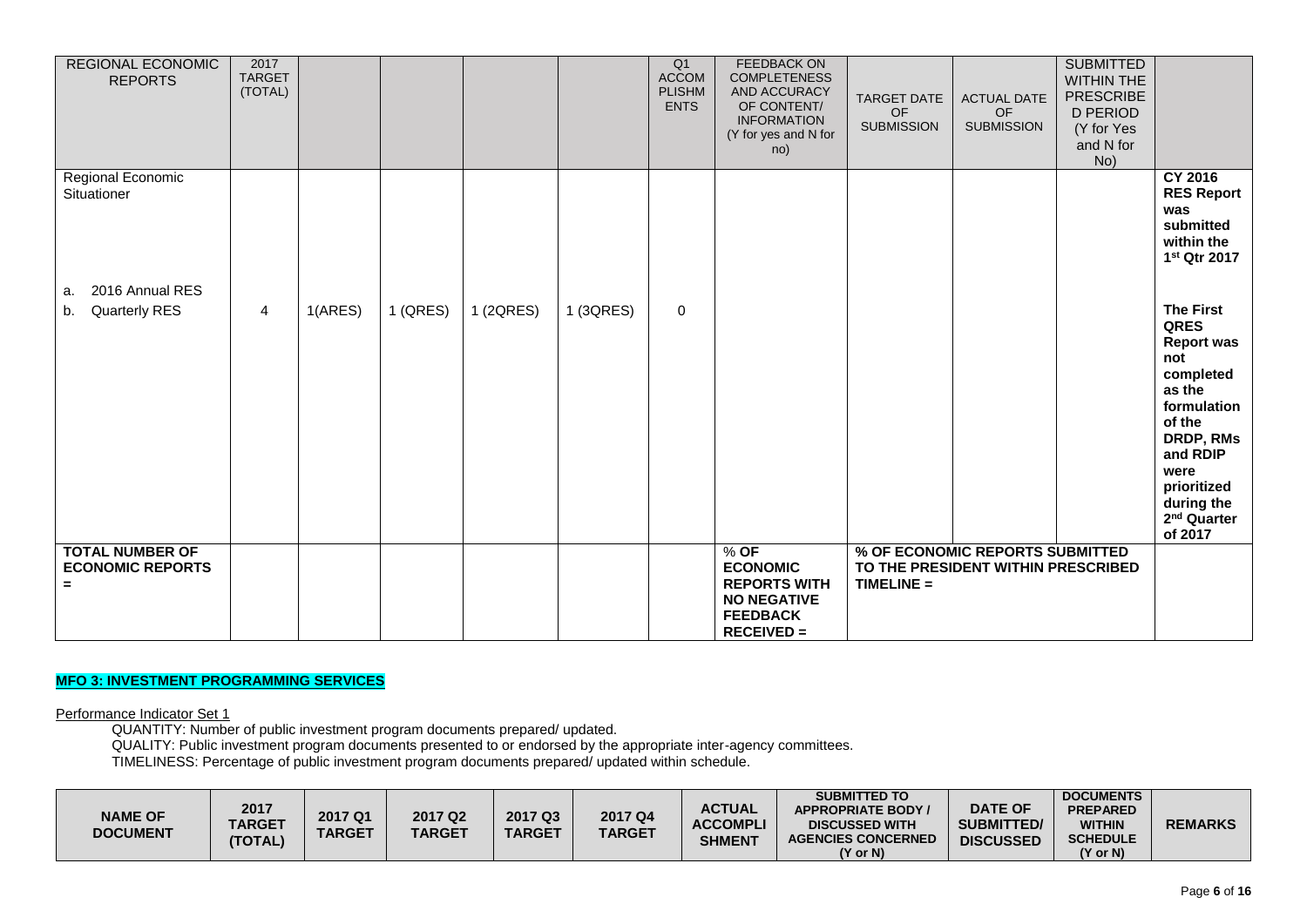| а.                                                                                                             | PIP 2017-2022<br>(c/o PIS)                                             |                | 1 PIP 2017-<br>2022<br>submitted to<br>appropriate<br>body  |                                                                      |                                                          |  |  |
|----------------------------------------------------------------------------------------------------------------|------------------------------------------------------------------------|----------------|-------------------------------------------------------------|----------------------------------------------------------------------|----------------------------------------------------------|--|--|
| b.                                                                                                             | <b>Updated TRIP</b><br>2018-2020 <mark>(c/o</mark><br><mark>IS)</mark> |                | 1 Updated<br><b>TRIP</b><br>presented to<br><b>INFRACOM</b> |                                                                      |                                                          |  |  |
| C.                                                                                                             | <b>Updated TRIP</b><br>2019-2021 <mark>(c/o</mark><br>IS)              |                |                                                             | 1 Updated<br>TRIP FY<br>2019-2021<br>presented to<br><b>INFRACOM</b> |                                                          |  |  |
| d.                                                                                                             | RDIP 2017-2022<br>(c/o NROs)                                           | 15             |                                                             | 15 RDIPs<br>2017-2022<br>discussed with<br>agencies<br>concerned     | Enhanced<br>RDIP, 2017-<br>2022<br>endorsed by<br>RDC XI |  |  |
| <b>TOTAL NUMBER OF PUBLIC</b><br><b>INVESTMENT PROGRAM</b><br><b>DOCUMENTS PREPARED/</b><br><b>UPDATED: 18</b> |                                                                        | $\overline{2}$ | 16                                                          |                                                                      |                                                          |  |  |

#### Performance Indicator Set 2

QUANTITY: Percentage of submitted projects appraised.

QUALITY: Percentage of appraised projects presented to the ICC-Technical Board.

TIMELINESS: Percentage of projects appraised within prescribed timeframe.

| <b>TITLE</b>                                                                                                               | <b>LEAD EVALUATING STAFF</b> | DATE OF PRESENTATION TO ICC-TB/CC | <b>REMARKS</b> |  |  |  |  |  |  |
|----------------------------------------------------------------------------------------------------------------------------|------------------------------|-----------------------------------|----------------|--|--|--|--|--|--|
| Official Development Assistance (ODA)/Locally-Funded Project (LFP) Financing:                                              |                              |                                   |                |  |  |  |  |  |  |
|                                                                                                                            |                              |                                   |                |  |  |  |  |  |  |
|                                                                                                                            |                              |                                   |                |  |  |  |  |  |  |
|                                                                                                                            |                              |                                   |                |  |  |  |  |  |  |
| Public-Private Partnership (PPP) Financing:                                                                                |                              |                                   |                |  |  |  |  |  |  |
|                                                                                                                            |                              |                                   |                |  |  |  |  |  |  |
|                                                                                                                            |                              |                                   |                |  |  |  |  |  |  |
|                                                                                                                            |                              |                                   |                |  |  |  |  |  |  |
| Status Reports: (projects under NEDA Secretariat appraisal during the period, but have yet to be presented for ICC action) |                              |                                   |                |  |  |  |  |  |  |
|                                                                                                                            |                              |                                   |                |  |  |  |  |  |  |
|                                                                                                                            |                              |                                   |                |  |  |  |  |  |  |
| <b>TOTAL NUMBER OF PROJECTS =</b>                                                                                          |                              |                                   |                |  |  |  |  |  |  |
| (c/o NCO Staffs and NROs)                                                                                                  |                              |                                   |                |  |  |  |  |  |  |

| LEAD.<br><b>EVALUATING</b><br>LIST OF PROJECTS RECEIVED FOR APPRAISAL*<br>STAFF/<br><b>OFFICE</b> | <b>PROPONENT</b><br><b>AGENCY</b> | Worth 5 billion<br>and above<br>(Y for yes and N<br>for No) | Evaluated within the<br>prescribed period<br>$(Y$ for yes and N for No) $(Y$ for yes and N for | Presented to ICC-<br>no) | <b>REMARKS</b> |
|---------------------------------------------------------------------------------------------------|-----------------------------------|-------------------------------------------------------------|------------------------------------------------------------------------------------------------|--------------------------|----------------|
|---------------------------------------------------------------------------------------------------|-----------------------------------|-------------------------------------------------------------|------------------------------------------------------------------------------------------------|--------------------------|----------------|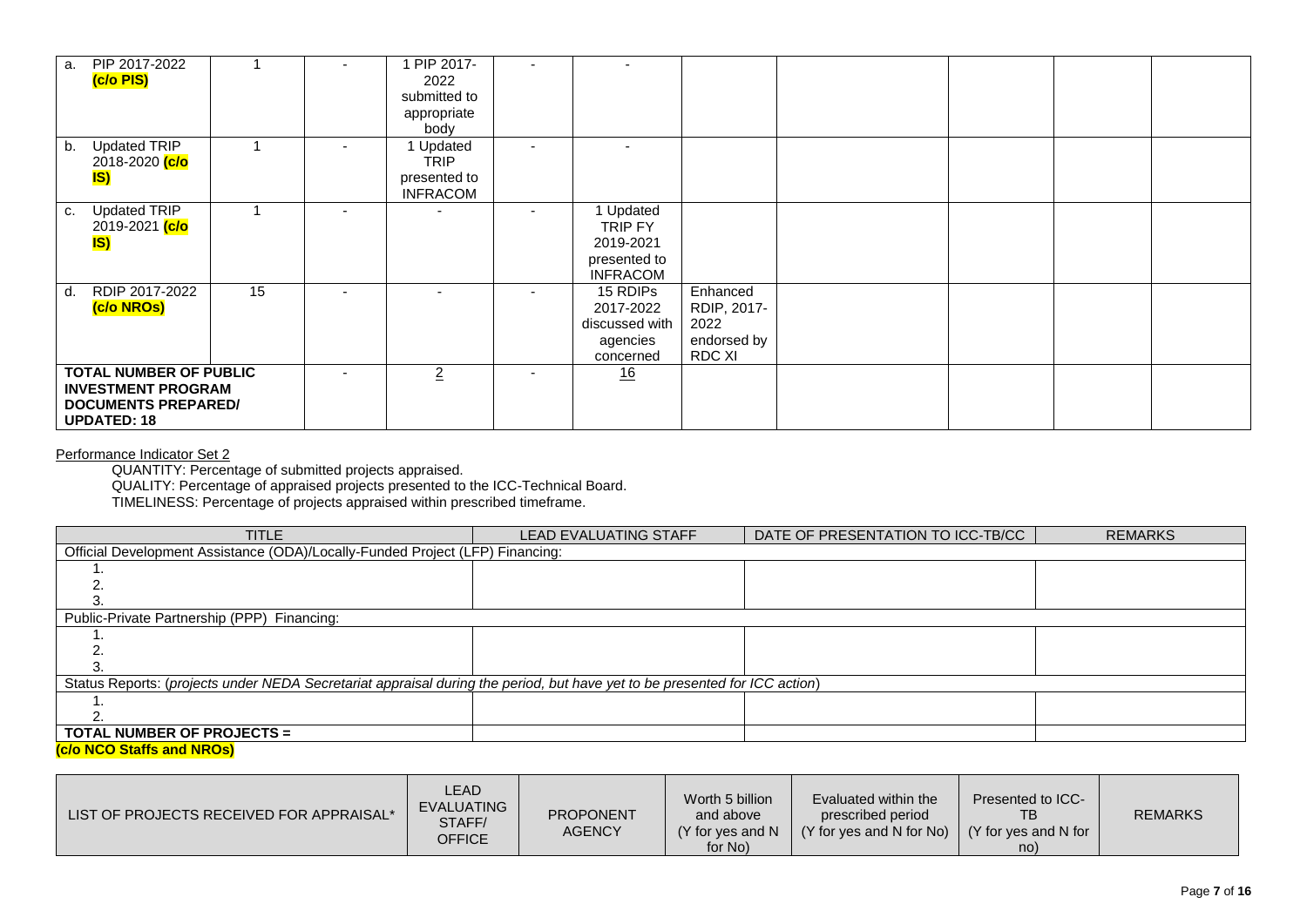| Q1                                          |  |  |  |  |  |  |  |  |  |
|---------------------------------------------|--|--|--|--|--|--|--|--|--|
|                                             |  |  |  |  |  |  |  |  |  |
| c                                           |  |  |  |  |  |  |  |  |  |
| - 3.                                        |  |  |  |  |  |  |  |  |  |
| <b>TOTAL NUMBER OF PROJECTS APPRAISED =</b> |  |  |  |  |  |  |  |  |  |
|                                             |  |  |  |  |  |  |  |  |  |
|                                             |  |  |  |  |  |  |  |  |  |

\*Refers to projects with complete submission of documents/information from proponent agencies

## **MFO 4: MONITORING AND EVALUATION SERVICES**

## Performance Indicator Set 1

QUANTITY: Official Development Assistance (ODA) Portfolio Review Report prepared and submitted. QUALITY: Percentage of implementing agencies reviewed have confirmed ODA Portfolio Review Report findings. TIMELINESS: ODA Portfolio Review Report submitted by the NEDA Secretariat to Congress on or before June 30 annually.

## **c/o MES (Q2 2017)**

| NAME OF DOCUMENT       | <b>QUANTITY</b> | LIST OF IMPLEMENTING<br>AGENCIES REVIEWED | AGENCIES WHICH CONFIRMED<br>THE REVIEW<br>(Y for Yes and N for No) | TARGET DATE OF<br><b>SUBMISSION</b> | ACTUAL DATE OF<br><b>SUBMISSION</b> | <b>REMARKS</b> |
|------------------------|-----------------|-------------------------------------------|--------------------------------------------------------------------|-------------------------------------|-------------------------------------|----------------|
| l ODA Portfolio Review |                 |                                           |                                                                    | On or before June 30                |                                     |                |
| Report                 |                 |                                           |                                                                    |                                     |                                     |                |
|                        |                 | .ა.                                       |                                                                    |                                     |                                     |                |
|                        |                 |                                           |                                                                    |                                     |                                     |                |
|                        |                 | ు.                                        |                                                                    |                                     |                                     |                |
|                        |                 |                                           |                                                                    |                                     |                                     |                |
|                        | $TOTAL =$       | <b>TOTAL NUMBER OF</b>                    | <b>TOTAL NUMBER OF AGENCIES</b>                                    |                                     |                                     |                |
|                        |                 | $AGENCIES =$                              | <b>WHICH CONFIRMED THE REVIEW=</b>                                 |                                     |                                     |                |

### **c/o MES**

| REGULAR ODA<br>PERFORMANCE<br><b>REPORTS</b>                            | 2017 Q1<br><b>TARGET</b> | 2017 Q <sub>2</sub><br><b>TARGET</b> | 2017 Q3<br><b>TARGET</b> | 2017 Q4<br><b>TARGET</b> | FY 2017 Q1<br><b>ACTUAL</b><br><b>ACCOMPLISHMENT</b>                          | <b>RECEIVED</b><br><b>ADVERSE</b><br><b>FEEDBACK</b><br>(Y for yes and N for<br>no) | <b>TARGET</b> | DATE OF SUBMISSION<br><b>ACTUAL</b>                           | <b>SUBMITTED</b><br><b>WITHIN</b><br><b>PRESCRIED</b><br>TIMEFRAME (Y<br>for Yes and N for | <b>REMARKS</b> |
|-------------------------------------------------------------------------|--------------------------|--------------------------------------|--------------------------|--------------------------|-------------------------------------------------------------------------------|-------------------------------------------------------------------------------------|---------------|---------------------------------------------------------------|--------------------------------------------------------------------------------------------|----------------|
| Loans Report<br><b>Grants Report</b><br>Cost Overrun<br>Alert Mechanism | Consolidated<br>Report 1 | Consolidated<br>Report               | Consolidated<br>Report   | Consolidated<br>Report   |                                                                               |                                                                                     |               |                                                               | No)                                                                                        |                |
| <b>TOTAL</b>                                                            |                          |                                      |                          |                          | <b>TOTAL NUMBER</b><br><b>OF ODA</b><br><b>PERFORMANCE</b><br><b>REPORTS=</b> | % OF REPORTS<br><b>WITH NO</b><br><b>ADVERSE</b><br><b>FEEDBACK:</b>                |               | % OF REPORTS SUBMITTED WITHIN<br><b>PRESCRIBED TIMEFRAME:</b> |                                                                                            |                |

## Performance Indicator Set 2

QUANTITY: Number of socio-economic assessment reports prepared.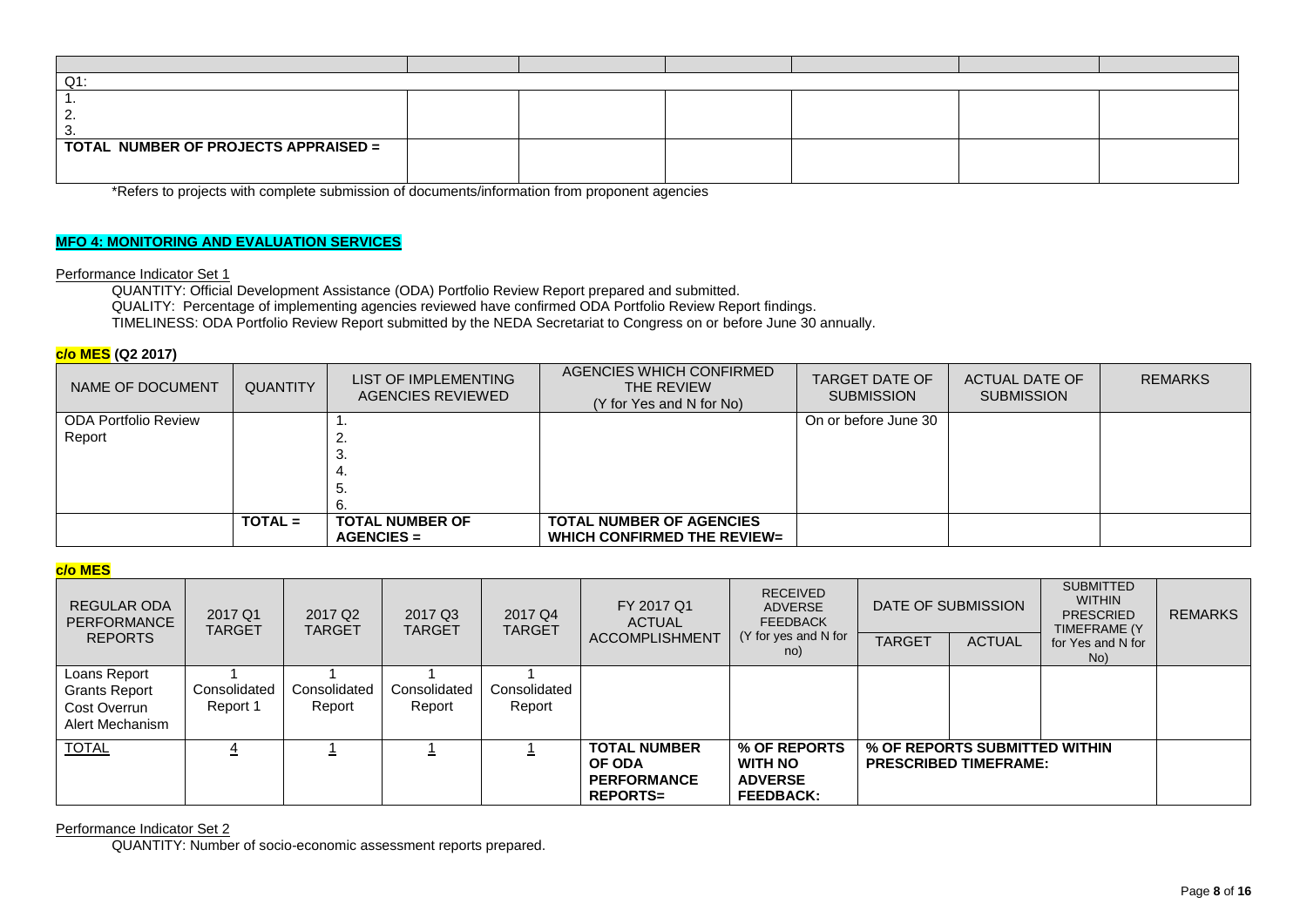QUALITY: Percentage of socio-economic assessment reports endorsed by the NEDA Secretariat. TIMELINESS: Percentage of socio-economic assessment reports released within schedule.

# **(c/o NROs and NPPS)**

| NAME OF DOCUMENT                                 | <b>TARGET</b>                                                                                     | <b>ACTUAL</b> | <b>REMARKS</b>                                                         |
|--------------------------------------------------|---------------------------------------------------------------------------------------------------|---------------|------------------------------------------------------------------------|
| a. 2016 Annual Regional Development Report (RDR) | 15 RDRs for 2016 prepared and<br>presented to the RDCs by 4thQ 2017                               |               | RDR CY 2016 targeted for<br>completion by 4 <sup>th</sup> Qtr 2017 yet |
| b. 2017 Socioeconomic Report (SER)               | First draft of the 2017 SER presented to<br>NEDA officials and released by 4th<br>Quarter of 2017 |               |                                                                        |
| $TOTAL = 16$                                     |                                                                                                   |               |                                                                        |

## **c/o MES**

|                                                                           | FY 2017<br><b>TARGETS</b> | FY 2017 Q1 ACTUAL<br><b>ACCOMPLISHMENT</b> | RECEIVED ADVERSE<br><b>FEEDBACK</b><br>(Y for Yes and N for No) | CONDUCTED/PREPARED<br>WITHIN SCHEDULE<br>(Y for Yes and N for No) | <b>REMARKS</b> |
|---------------------------------------------------------------------------|---------------------------|--------------------------------------------|-----------------------------------------------------------------|-------------------------------------------------------------------|----------------|
| Number of program/project monitored                                       |                           |                                            |                                                                 |                                                                   |                |
| Number of missions conducted                                              |                           |                                            |                                                                 |                                                                   |                |
| Number of program/project monitoring and<br>evaluation conducted          |                           |                                            |                                                                 |                                                                   |                |
| Re-evaluation of projects requiring changes in<br>scope, cost, time, etc. |                           |                                            |                                                                 |                                                                   |                |

## **c/o NROs**

|                                       | 2017<br><b>TARGET</b><br>(TOTAL) | 2017 Q1<br><b>TARGET</b> | 2017 Q <sub>2</sub><br><b>TARGET</b> | 2017 Q3<br><b>TARGET</b> | 2017 Q4<br><b>TARGET</b> | 2017 Q <sub>2</sub><br>Actual<br>Accomplishments | <b>RECEIVED ADVERSE</b><br><b>FEEDBACK</b><br>(Y for Yes and N for No) | CONDUCTED/<br>PREPARED<br><b>WITHIN</b><br><b>SCHEDULE</b><br>(Y for Yes and N for<br>No) | <b>REMARKS</b>                                                                                     |
|---------------------------------------|----------------------------------|--------------------------|--------------------------------------|--------------------------|--------------------------|--------------------------------------------------|------------------------------------------------------------------------|-------------------------------------------------------------------------------------------|----------------------------------------------------------------------------------------------------|
| No. of projects monitored             |                                  |                          |                                      |                          |                          | 2,584 projects monitored                         | N                                                                      |                                                                                           | 2,152 projects are<br>funded by<br>National Govt.,<br>404 projects by<br>LGUs and 28<br><b>ODA</b> |
| No. of monitoring visits<br>conducted |                                  |                          |                                      |                          |                          | 2 monitoring visits<br>conducted                 | N                                                                      |                                                                                           | 14 projects<br>covered/validated                                                                   |
| No. of RPMES reports<br>prepared      |                                  |                          |                                      |                          |                          | 1 RPMES report as of 1st<br>quarter of 2017      | N                                                                      |                                                                                           |                                                                                                    |
| <b>TOTAL</b>                          |                                  |                          |                                      |                          |                          |                                                  |                                                                        |                                                                                           |                                                                                                    |

# **c/o TSIS**

| _________                  |                 |                         |                                             |                                     |                |  |  |  |  |  |
|----------------------------|-----------------|-------------------------|---------------------------------------------|-------------------------------------|----------------|--|--|--|--|--|
| REQUEST FOR DUTY EXEMPTION | NO. OF REQUESTS | <b>REQUESTING PARTY</b> | REVIEWED WITHIN<br><b>PRESCRIBED PERIOD</b> | RECEIVED ADVERSE<br><b>FEEDBACK</b> | <b>REMARKS</b> |  |  |  |  |  |
|                            |                 |                         | $(Y \text{ or } N)$                         | (Y or N)                            |                |  |  |  |  |  |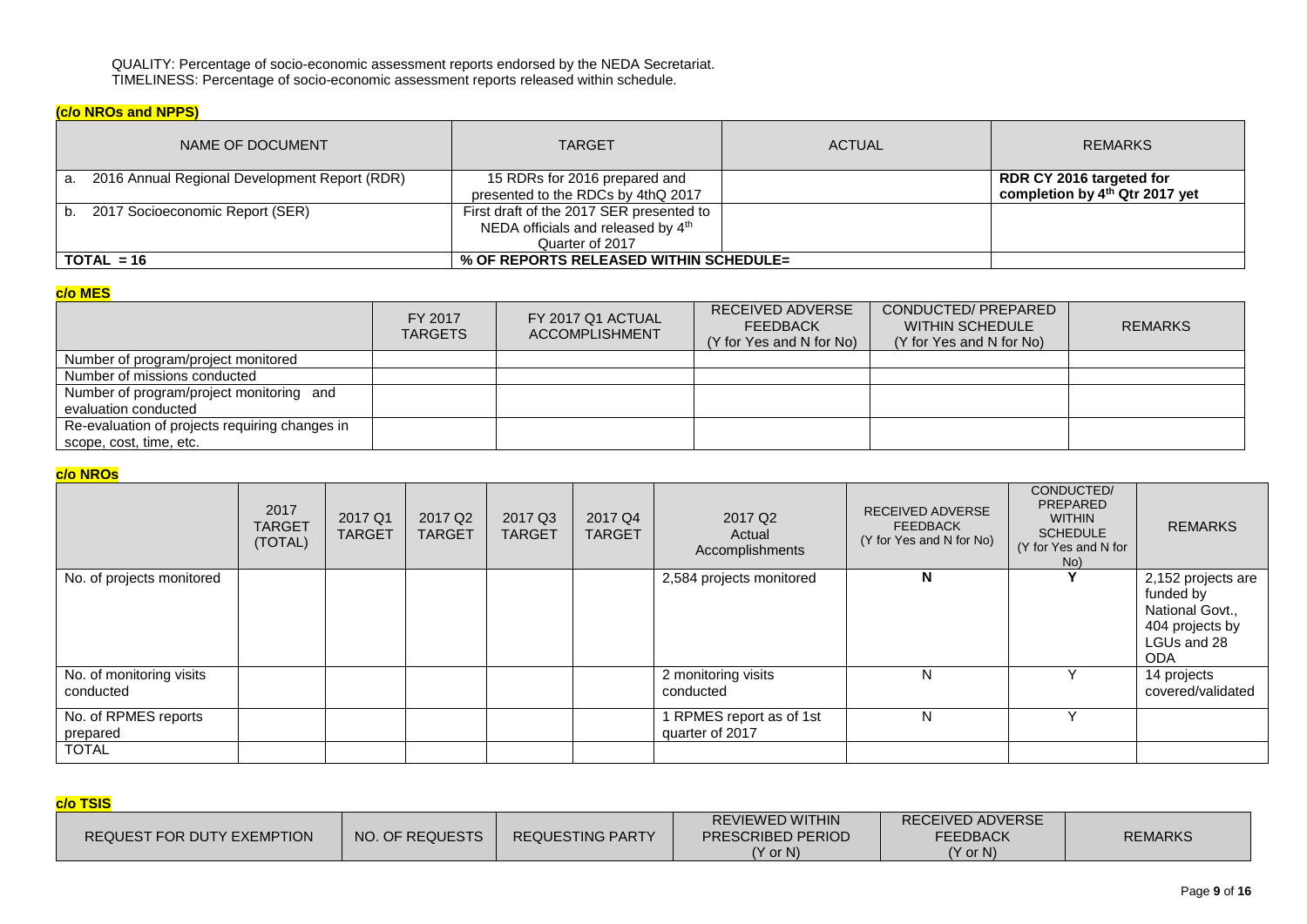|    | a. Requests for duty exemption under the<br>last clause of the last paragraph of<br>Section 105 of the TCCP, now Section<br>800 of RA 10863 of the Customs<br>Modernization and Tariff Act (CMTA)                                     |                                                                      |                                                                                   |                                                                                                        |  |
|----|---------------------------------------------------------------------------------------------------------------------------------------------------------------------------------------------------------------------------------------|----------------------------------------------------------------------|-----------------------------------------------------------------------------------|--------------------------------------------------------------------------------------------------------|--|
| b. | Requests for duty exemption under the<br>last clause of the last paragraph<br>(contraceptives) and Section 105 (r) of<br>the TCCP, now Section 800 (s) of the<br>CMTA; and certifications of local non-<br>availability under PD 1362 |                                                                      |                                                                                   |                                                                                                        |  |
|    |                                                                                                                                                                                                                                       | <b>TOTAL NO. OF</b><br><b>REQUESTS FOR</b><br><b>DUTY EXEMPTION:</b> | <b>TOTAL NO. OF REQUESTS</b><br><b>REVIEWED WITH</b><br><b>PRESCRIBED PERIOD:</b> | <b>TOTAL NO. OF</b><br><b>REQUESTS REVIEWED</b><br><b>WITH NO ADVERSE</b><br><b>FEEDBACK RECEIVED:</b> |  |

## **c/o IS**

| ---                                                                                                             |                                                                                                                                           |                                                                                                                                                    |                                                            |                |
|-----------------------------------------------------------------------------------------------------------------|-------------------------------------------------------------------------------------------------------------------------------------------|----------------------------------------------------------------------------------------------------------------------------------------------------|------------------------------------------------------------|----------------|
| NAME OF DOCUMENT OR SERVICE REQUESTS<br>(Price escalation, project contracts pursuant to GPRA, BOT<br>Law, etc) | <b>REQUESTING PARTY</b>                                                                                                                   | <b>REVIEWED WITHIN</b><br>PRESCRIBED PERIOD<br>$(Y - Yes; N - No)$                                                                                 | RECEIVED ADVERSE<br><b>FEEDBACK</b><br>$(Y - Yes; N - No)$ | <b>REMARKS</b> |
|                                                                                                                 |                                                                                                                                           |                                                                                                                                                    |                                                            |                |
|                                                                                                                 |                                                                                                                                           |                                                                                                                                                    |                                                            |                |
|                                                                                                                 |                                                                                                                                           |                                                                                                                                                    |                                                            |                |
|                                                                                                                 |                                                                                                                                           |                                                                                                                                                    |                                                            |                |
| TOTAL NUMBER OF MONITORING DOCUMENTS<br>REVIEWED/PREPARED:                                                      | <b>TOTAL NUMBER OF</b><br><b>MONITORING</b><br><b>DOCUMENTS</b><br><b>REVIEWED/PREPARED</b><br><b>WITHIN PRESCRIBED</b><br><b>PERIOD=</b> | <b>TOTAL NUMBER OF</b><br><b>MONITORING</b><br><b>DOCUMENTS</b><br><b>REVIEWED/PREPARED</b><br><b>WITH NO ADVERSE</b><br><b>FEEDBACK RECEIVED=</b> |                                                            |                |

## **QUARTERLY PHYSICAL REPORT OF OPERATION Details of Accomplishment Locally-Funded Projects, Foreign-Assisted Projects, STO, and GASS January – March 2017**

# **LOCALLY-FUNDED PROJECTS**

| <b>PROJECT NAME</b> |                                             |    |    | 2017 TARGETS |    | 2017 Q <sub>2</sub> | <b>REMARKS</b>         |  |
|---------------------|---------------------------------------------|----|----|--------------|----|---------------------|------------------------|--|
|                     |                                             | Q1 | Q2 | Q3           | Q4 | <b>TOTAL</b>        | <b>ACCOMPLISHMENTS</b> |  |
|                     | a. Implementation of the Management         |    |    |              |    |                     |                        |  |
|                     | Information System Network (NEDA            |    |    |              |    |                     |                        |  |
|                     | Information Network Project) (c/o ICTS)     |    |    |              |    |                     |                        |  |
| D.                  | Value Engineering/ Value Analysis (VE/VA)   |    |    |              |    |                     |                        |  |
|                     | Project (c/o IS)                            |    |    |              |    |                     |                        |  |
|                     | Infrastructure Development Preparation Fund |    |    |              |    |                     |                        |  |
|                     | (c/o IS)                                    |    |    |              |    |                     |                        |  |

**FOREIGN-ASSISTED PROJECTS**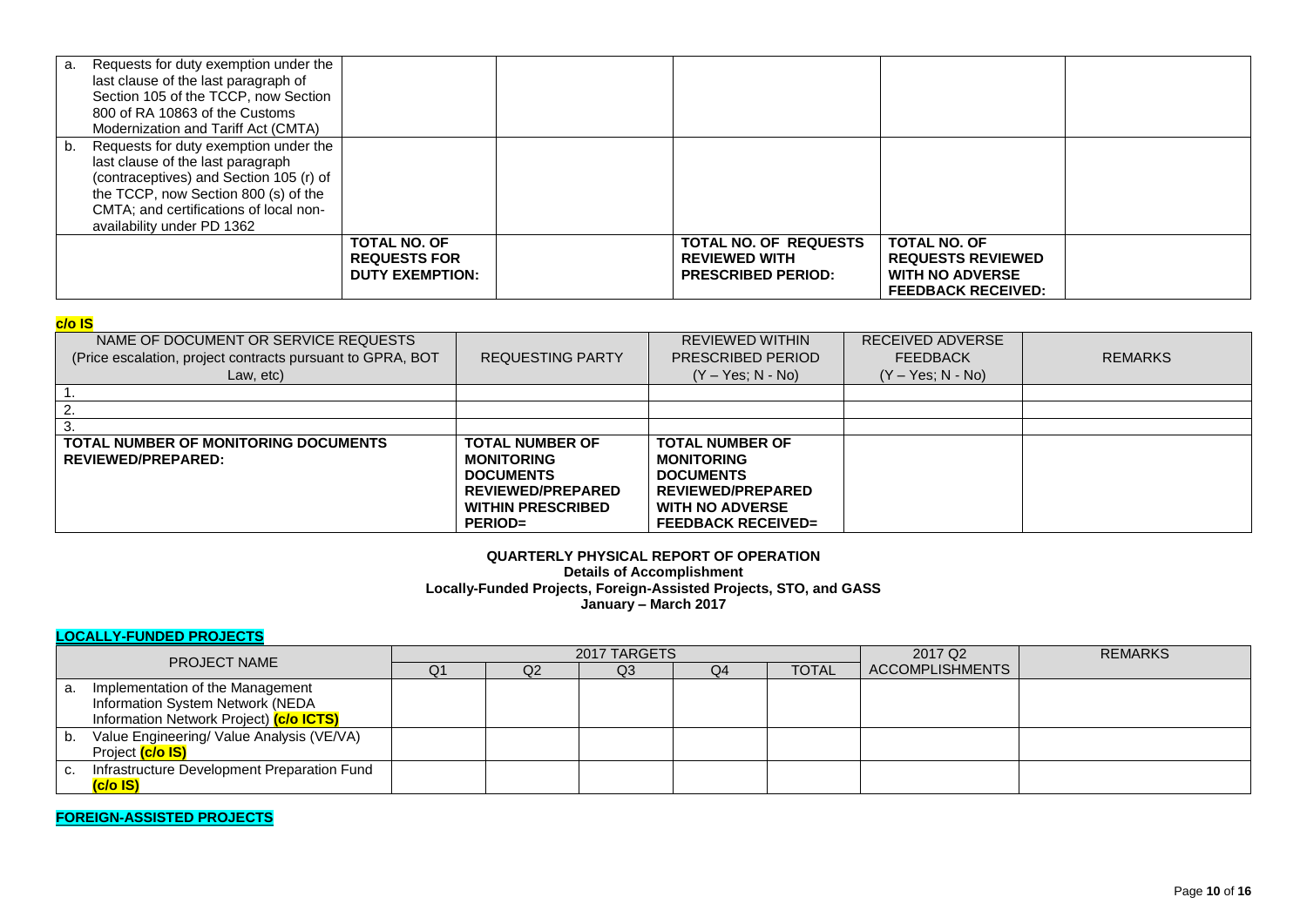| <b>PROJECT NAME</b> | 2017 TARGETS |    |                |    |              | 2017 Q2 ACTUAL         | <b>REMARKS</b> |
|---------------------|--------------|----|----------------|----|--------------|------------------------|----------------|
|                     | Q1           | Q2 | Q <sub>3</sub> | Q4 | <b>TOTAL</b> | <b>ACCOMPLISHMENTS</b> |                |
|                     |              |    |                |    |              |                        |                |
|                     |              |    |                |    |              |                        |                |

# **SUPPORT TO OPERATIONS**

| PERFORMANCE INDICATOR                    | FY 2017 TARGETS | FY 2017 Q2<br><b>TARGETS</b> | FY 2017 Q2 ACTUAL<br><b>ACCOMPLISHMENTS</b> | <b>REMARKS</b> |
|------------------------------------------|-----------------|------------------------------|---------------------------------------------|----------------|
| Maintenance and Improvement of ICT       |                 |                              | Maintained the NRO XI and RDC XI            |                |
| <b>Services</b>                          |                 |                              | Websites                                    |                |
|                                          |                 |                              | Maintained the NRO XI Intranet              |                |
|                                          |                 |                              | Maintained computerized office              |                |
|                                          |                 |                              | processes                                   |                |
| Conduct of NRO XI Internal               |                 |                              | Conducted the following:                    |                |
| Meetings/Activities                      |                 |                              | 3 ManCom Meetings                           |                |
|                                          |                 |                              | • 3 General Staff Meetings                  |                |
|                                          |                 |                              | • 1 NAIS Committee Meeting                  |                |
|                                          |                 |                              | • 8 Division Meetings                       |                |
|                                          |                 |                              | • 1 SPB Meeting                             |                |
|                                          |                 |                              | • 4 SBAC - Meetings                         |                |
|                                          |                 |                              | • 2 BAC Meetings                            |                |
|                                          |                 |                              | • 1 Disposal Committee Meeting              |                |
|                                          |                 |                              | • 1 COA XI & NEDA XI Exit Conference        |                |
|                                          |                 |                              | on Audit Observations and                   |                |
|                                          |                 |                              | Recommendations                             |                |
| NRO XI 2017 Internal Planning Conference |                 |                              |                                             |                |

# **GENERAL ADMINISTRATIVE AND SUPPORT SERVICES**

| PERFORMANCE INDICATOR                | FY 2017 TARGET<br>(TOTAL) | FY 2017 Q1<br><b>TARGET</b> | 2017<br>Q2<br><b>TARGE</b> | 2017<br>Q <sub>3</sub><br><b>TARGE</b> | 2017 Q4<br><b>TARGET</b> | FY 2017 Q2 ACTUAL<br><b>ACCOMPLISHMENT</b><br><b>REPORT</b> | <b>REMARKS</b> |
|--------------------------------------|---------------------------|-----------------------------|----------------------------|----------------------------------------|--------------------------|-------------------------------------------------------------|----------------|
| Leadership and Management            |                           |                             |                            |                                        |                          |                                                             |                |
| Implementation of Quality Management | ISO 2 <sup>nd</sup> Year  | ISO 2 <sup>nd</sup> Year    |                            |                                        |                          |                                                             |                |
| System (QMS) thru ISO certification  | Surveillance Audit        | Surveillance Audit          |                            |                                        |                          |                                                             |                |
|                                      |                           |                             |                            |                                        |                          |                                                             |                |
| Implementation of the Strategic      | Preparation of            | OPCR, DPCRs and             |                            |                                        |                          |                                                             |                |
| Performance Management System (SPMS) | 2017                      | <b>IPCRs and WFP</b>        |                            |                                        |                          |                                                             |                |
|                                      | Office/Division           | prepared                    |                            |                                        |                          |                                                             |                |
|                                      | Performance               |                             |                            |                                        |                          |                                                             |                |
|                                      | Commitment and            |                             |                            |                                        |                          |                                                             |                |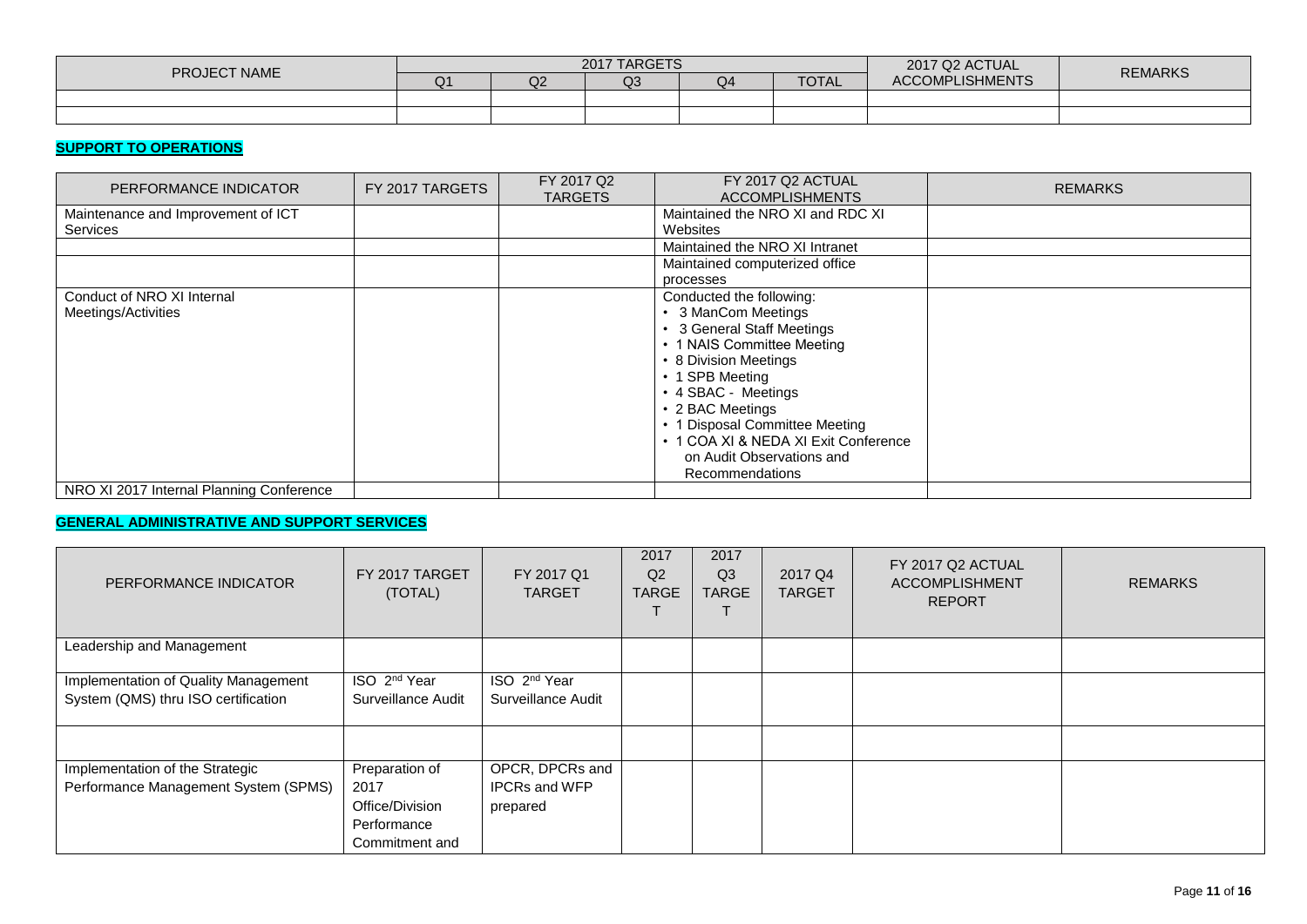|                                               | Review<br>(OPCR/DPCR),<br>DPCR and IPCR<br>forms                          |  |  |                                                                                                                                                                                          |  |
|-----------------------------------------------|---------------------------------------------------------------------------|--|--|------------------------------------------------------------------------------------------------------------------------------------------------------------------------------------------|--|
| Human Resource Development and<br>Management  |                                                                           |  |  | Conducted 2017 PRIME-HRM<br>Supervised Agency<br>Self-<br>Assessment at CSC XI on June<br>27, 2017                                                                                       |  |
|                                               |                                                                           |  |  | Submitted to CSC RO XI<br>Reports on Appointment issued<br>for the months of March 2017,<br>April 2017 & May 2017                                                                        |  |
|                                               |                                                                           |  |  | Submitted to CSC RO XI<br>Reports on Separation for the<br>months of March 2017, April<br>2017 & May 2017                                                                                |  |
|                                               |                                                                           |  |  | Evaluated<br>Staff<br>the<br>recommended for awards and<br>incentives under the NEDA XI -<br>approved<br>Agency<br>PRAISE/NAIS for the 1st<br>quarter of CY 2017                         |  |
|                                               |                                                                           |  |  | Submitted to COA Resident<br>Auditors the Monthly Report on<br>Accumulated Leave Credits as<br>well as the monthly Daily Time<br>Records (DTRs) for March<br>2017, April 2017 & May 2017 |  |
| Implementation of the HRD Plan, 2014-<br>2018 | 100%<br>Implementation of<br>NRO XI HRD Plan,<br>2014-2018 within<br>2017 |  |  | Utilized the HRD Plan in<br>evaluating and prioritizing staff<br>- candidates to trainings and<br>scholarship programs both<br>local and abroad                                          |  |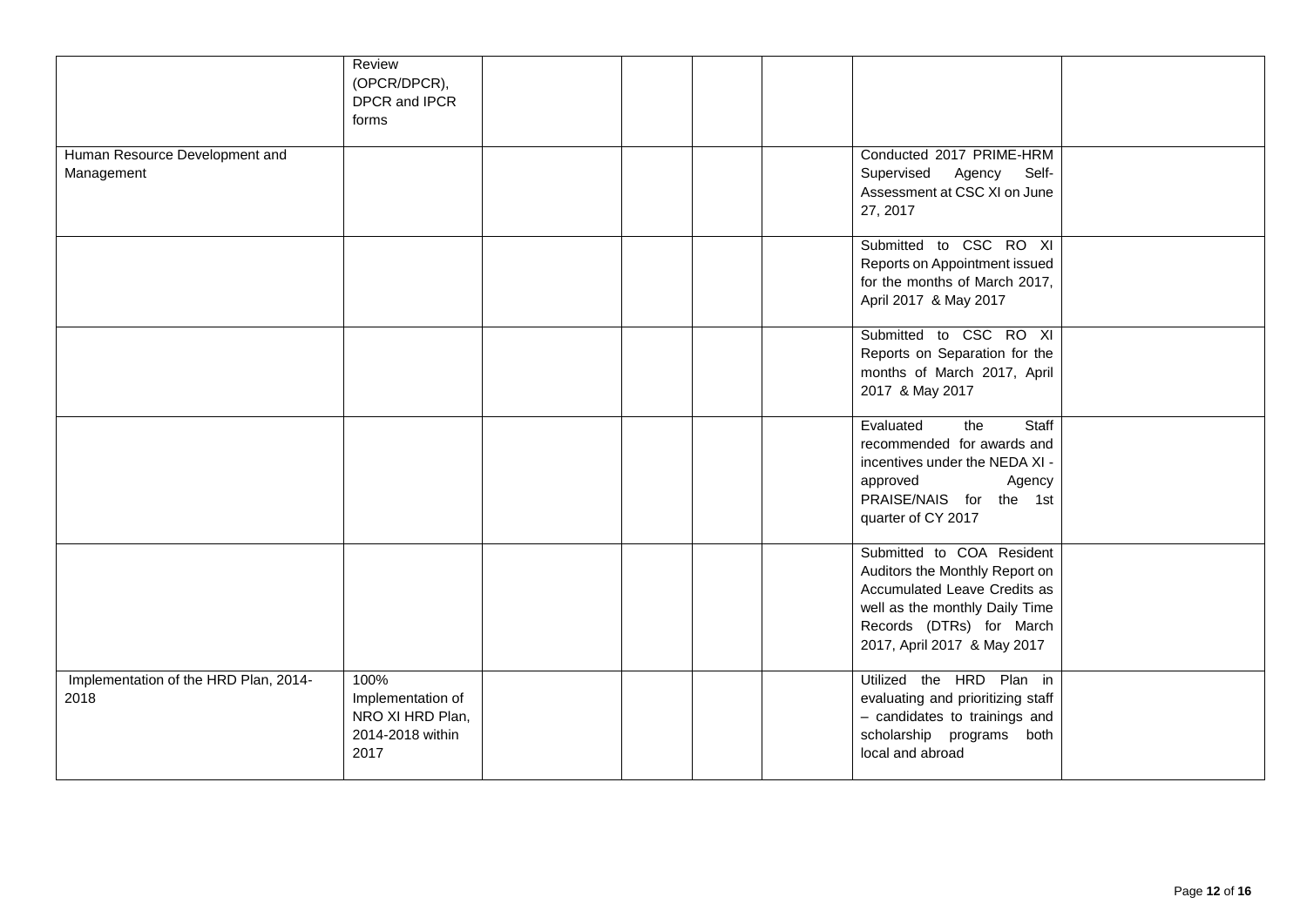| Implement short-term and long-term             | 100% of trainings  | Conduct of Various         |  | Speaker's Training for NEDA            |  |
|------------------------------------------------|--------------------|----------------------------|--|----------------------------------------|--|
|                                                |                    |                            |  | CO and NRO Officials on April          |  |
| training programs based on the approved        | conducted/availed  | <b>Training Activities</b> |  |                                        |  |
| NEDA HRD Plan to improve the                   | within             | as scheduled               |  | 25-26, 2017                            |  |
| competencies of the NEDA workforce             | schedule           |                            |  |                                        |  |
| (Conduct of Capability Building Trainings)     |                    |                            |  |                                        |  |
|                                                |                    |                            |  |                                        |  |
|                                                |                    |                            |  |                                        |  |
|                                                |                    |                            |  | Consultation Workshop on the           |  |
|                                                |                    |                            |  | SDGs on April 4-6, 2017                |  |
|                                                |                    |                            |  |                                        |  |
|                                                |                    |                            |  | Regional Training for LGUs on          |  |
|                                                |                    |                            |  | M & D on April 20-21, 2017             |  |
|                                                |                    |                            |  |                                        |  |
|                                                |                    |                            |  | <b>AFP Smart Approach Training</b>     |  |
|                                                |                    |                            |  | on April 24, 2017                      |  |
|                                                |                    |                            |  |                                        |  |
|                                                |                    |                            |  | <b>Briefing on Foreign Travel</b>      |  |
|                                                |                    |                            |  | Policies and Issuances and             |  |
|                                                |                    |                            |  | Guidelines on Daily                    |  |
|                                                |                    |                            |  |                                        |  |
|                                                |                    |                            |  | Subsistence Allowance (DSA)            |  |
|                                                |                    |                            |  | on May 25, 2017                        |  |
|                                                |                    |                            |  |                                        |  |
|                                                |                    |                            |  | <b>Investment Appraisal Course</b>     |  |
|                                                |                    |                            |  | on May 23, 2017 to June 2,             |  |
|                                                |                    |                            |  | 2017<br>Briefing on the Implementation |  |
|                                                |                    |                            |  | of the Data Privacy Act of 2012        |  |
|                                                |                    |                            |  | on June 6, 2017                        |  |
|                                                |                    |                            |  | Seminar Workshop on the                |  |
|                                                |                    |                            |  | Preparation of Agency                  |  |
|                                                |                    |                            |  | Performance Complance and              |  |
|                                                |                    |                            |  |                                        |  |
|                                                |                    |                            |  | Performance Indicators on              |  |
|                                                |                    |                            |  | June 20-23, 2017                       |  |
|                                                |                    |                            |  |                                        |  |
|                                                |                    |                            |  | Rapid Damage Assessment                |  |
|                                                |                    |                            |  | and Needs Analysis Training            |  |
|                                                |                    |                            |  | Course on June 20-23, 2017             |  |
|                                                |                    |                            |  |                                        |  |
| <b>Financial Resources Management Services</b> | Work and Financial |                            |  |                                        |  |
|                                                | Plan for FY 2017   |                            |  |                                        |  |
|                                                |                    |                            |  |                                        |  |
| Preparation of the FY 2018 Budget              | Preparation of the | NEDA-RDC XI FY             |  | Submitted List of Priority             |  |
| Proposal                                       | NEDA-RDC XI FY     | 2018 Budget                |  | Projects and Budget                    |  |
|                                                |                    | Proposal prepared          |  | Preparation (BP) Form 202 for          |  |
|                                                |                    |                            |  | MOOE and Capital Outlay in             |  |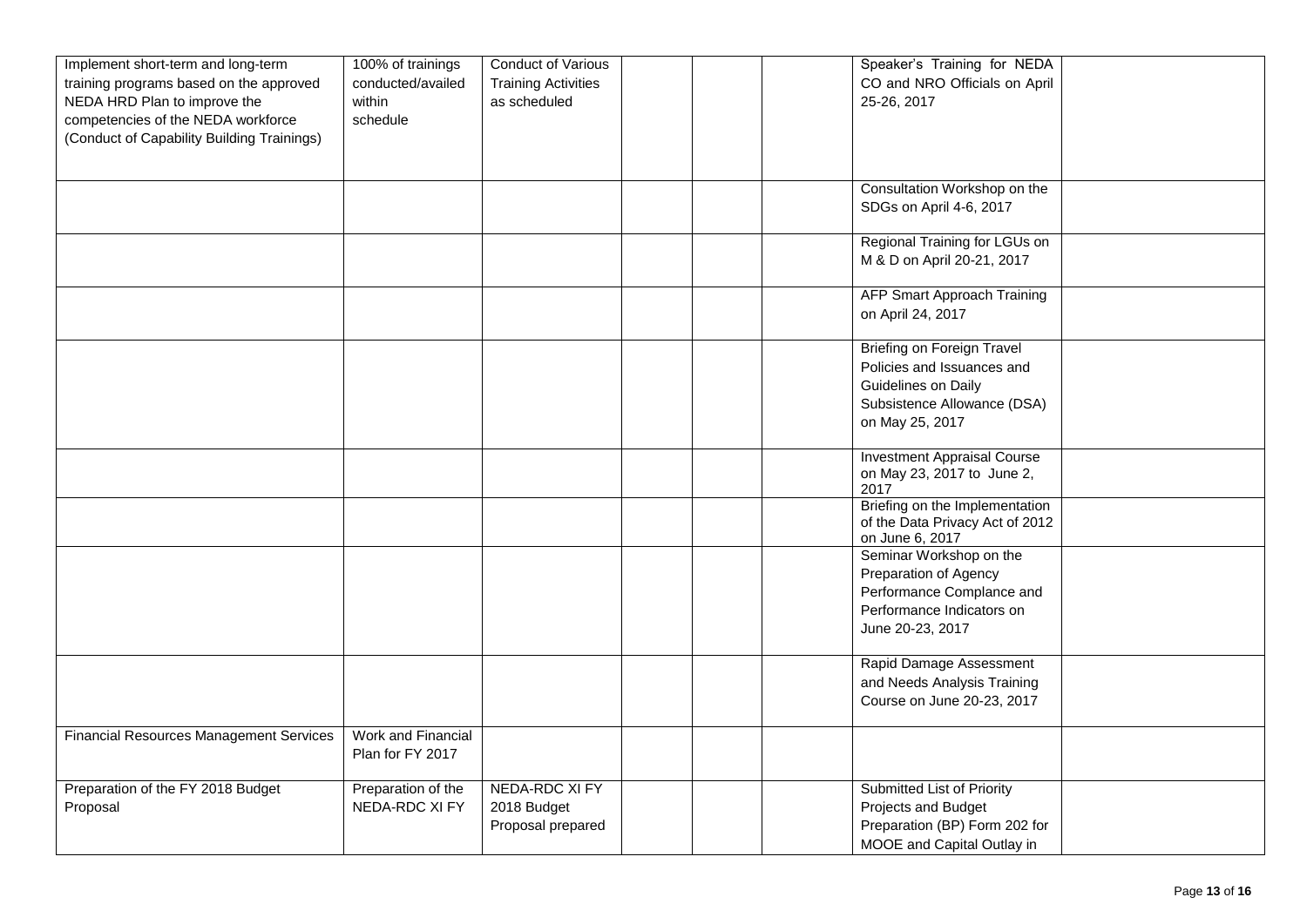|                                                                              | 2018 Budget<br>Proposal                                                               |                                                                                                                                                                                                |  | support of the FY 2018<br><b>Budget Proposal</b>                                                                                                          |                                                                                                                                                                                                                                                                                                                                                                                                                                                                                                                                                                                                                                                 |
|------------------------------------------------------------------------------|---------------------------------------------------------------------------------------|------------------------------------------------------------------------------------------------------------------------------------------------------------------------------------------------|--|-----------------------------------------------------------------------------------------------------------------------------------------------------------|-------------------------------------------------------------------------------------------------------------------------------------------------------------------------------------------------------------------------------------------------------------------------------------------------------------------------------------------------------------------------------------------------------------------------------------------------------------------------------------------------------------------------------------------------------------------------------------------------------------------------------------------------|
| Preparation of Budget Utilization Reports<br>(BURs)                          | 12 BURs                                                                               | 3 BURs                                                                                                                                                                                         |  | Submitted 3 BURs, March,<br>April and May 2017                                                                                                            |                                                                                                                                                                                                                                                                                                                                                                                                                                                                                                                                                                                                                                                 |
| Preparation of Financial Accountability<br>Reports FARs                      | 24 FARs-NEDA XI<br>& 24 FARS-RDC<br>ΧI                                                | 6 FARs-NEDA XI &<br>6 FARs-RDC XI                                                                                                                                                              |  | Submitted twelve (12) 1st<br>Quarter CY 2017 FARs 1-4, &<br>four for April and May FAR<br>No. 4                                                           |                                                                                                                                                                                                                                                                                                                                                                                                                                                                                                                                                                                                                                                 |
| Preparation of Statements of Allotments,<br>Obligations and Balances (SAOBs) | 12 SAOBs-NEDA<br>XI & 12 SAOBs-<br><b>RDC XI</b>                                      | 3 SAOBs-NEDA XI<br>& 3 SAOBs-RDC XI                                                                                                                                                            |  | Submitted 6 SAOBs for NEDA<br>& RDC XI for March, April and<br>May 2017                                                                                   |                                                                                                                                                                                                                                                                                                                                                                                                                                                                                                                                                                                                                                                 |
| Preparation of Financial Performance<br>Reports (FPRs)                       | 12 FPRs-NEDA XI<br>& 12 FPRs-RDC XI                                                   | 3 FPRs-NEDA XI &<br>3 FPRs-RDC XI                                                                                                                                                              |  | Submitted 6 FPRs for -NEDA<br>XI & RDC XI for March, April<br>and May 2017                                                                                |                                                                                                                                                                                                                                                                                                                                                                                                                                                                                                                                                                                                                                                 |
| <b>Summary Performance Monitoring Reports</b><br>(SPMRs)                     | 12 - NEDA XI<br>12 - RDC XI                                                           | 3 - NEDA XI<br>3-RDC XI                                                                                                                                                                        |  | Submitted 6 - NEDA XI & RDC<br>XI SPMRs for March, April and<br>May 2017                                                                                  |                                                                                                                                                                                                                                                                                                                                                                                                                                                                                                                                                                                                                                                 |
| Physical Resources and Asset<br>Management                                   | Procurement<br><b>Activities for NRO</b><br>XI Projects<br>approved in FY<br>2017 GAA | 1)Supply and<br>Installation of 800<br>kgs., 10-person<br>Elevator<br>2) Supply and<br>Installation of Two<br>(2) Unit Generator<br>Sets, one (1) unit<br>100 KVA and one<br>$(1)$ unit 50 KVA |  | Bidding activities for these two<br>(2) projects were already<br>completed which includes<br>awarding of contracts and<br>issuance of notices to proceed. | The total contract price of the<br>Elevator project is<br>P3,993,312.30. and its actual<br>implementation was started<br>on June 14, 2017 six days<br>after receipt by the Contractor<br>of the Notice to Proceed on<br>June 8, 2017. The project is<br>scheduled to be completed<br>within 120 calendar days. The<br>payment of the 15%<br>mobilization cost in the<br>amount of P598,996.85 was<br>already effected.<br>The total contract price for<br>the Generator project is<br>P1,612,250.00 and its actual<br>implementation was started<br>on June 14, 2017 six days<br>after receipt by the Contractor<br>of the Notice to Proceed on |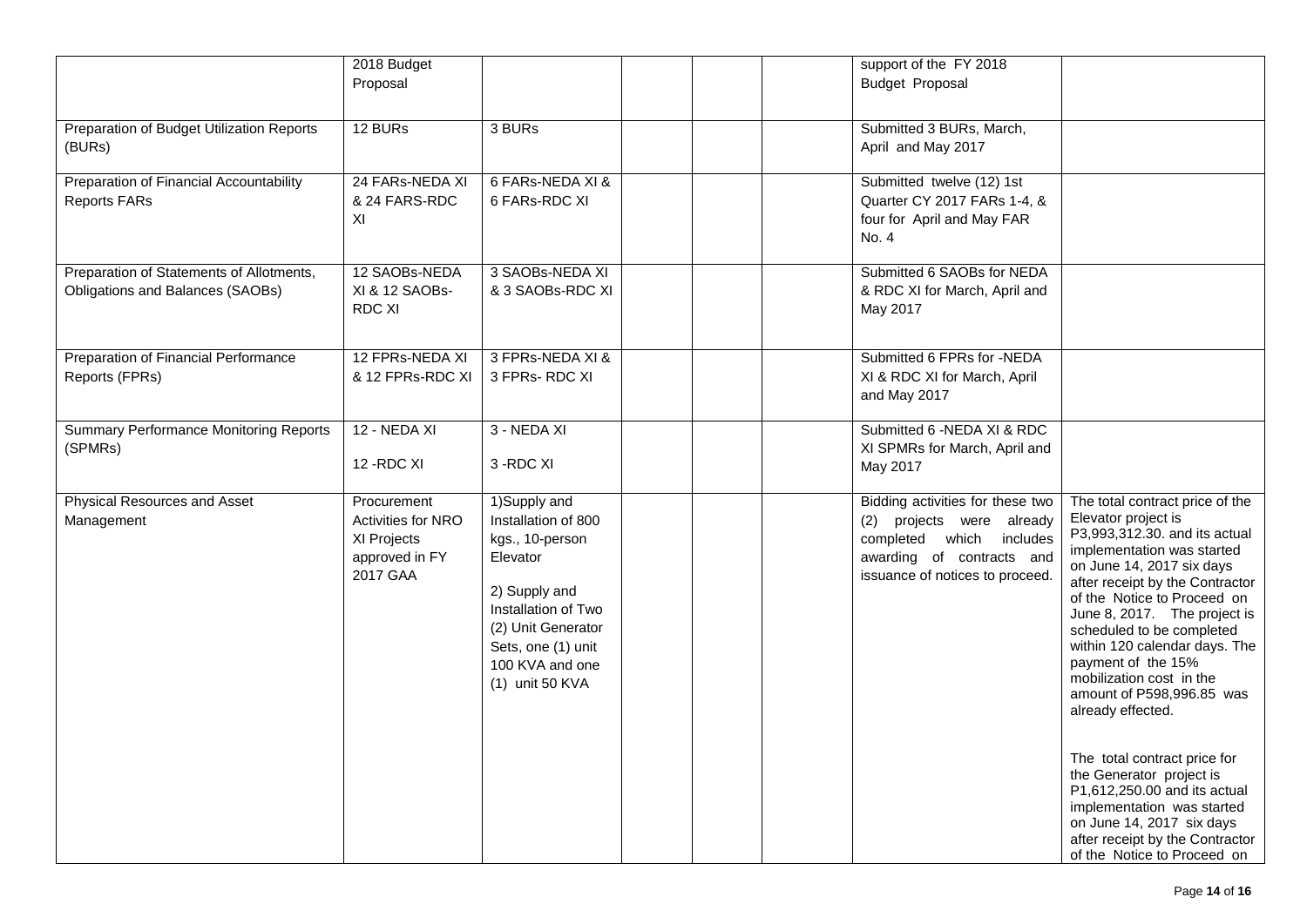| Procurement of the<br>Research and<br>Development<br>Projects and<br><b>Impact Study</b> | Procurement of R<br>& D studies:<br>1) Creation of<br>Regional<br>Econometric<br>Model (REM) for<br><b>Gross Regional</b><br>Domestic<br>Product Target-<br>setting and<br><b>Building</b><br>Scenarios<br>2) Agglomeration<br>Model for<br>Mindanao<br>Regions |  | The Office's Special Bids and<br>Awards Committee (SBAC) has<br>just completed the evaluation of<br>the technical and financial<br>proposal and negotiation with<br>the Consultant as single rated<br>bid is ongoing, as well as the<br>post qualification activities of<br>the lone bidder. | June 8, 2017. The project is<br>scheduled to be completed<br>within 45 calendar days. The<br>payment of the 15%<br>mobilization cost in the<br>amount of P242,137.50 was<br>already effected.<br>The awarding of contracts<br>and issuance of notices to<br>proceed for these two (2)<br>projects is scheduled in July<br>2017. |
|------------------------------------------------------------------------------------------|-----------------------------------------------------------------------------------------------------------------------------------------------------------------------------------------------------------------------------------------------------------------|--|----------------------------------------------------------------------------------------------------------------------------------------------------------------------------------------------------------------------------------------------------------------------------------------------|---------------------------------------------------------------------------------------------------------------------------------------------------------------------------------------------------------------------------------------------------------------------------------------------------------------------------------|
|                                                                                          | Procurement for<br>the Ex-Post<br>Evaluation on the<br>Mindanao Cancer<br>Center and its<br>Radiotherarpy<br>Services under the<br>Monitoring and<br>Evaluation (M & E)<br>Fund                                                                                 |  | Procurement activities for the<br>project is on-going, which<br>includes evaluation of bidding<br>documents for both technical<br>and financial proposals.                                                                                                                                   | There will be a post-<br>qualification activity to be<br>conducted to the qualified<br>bidder on the 2nd week of<br>July 2017.                                                                                                                                                                                                  |